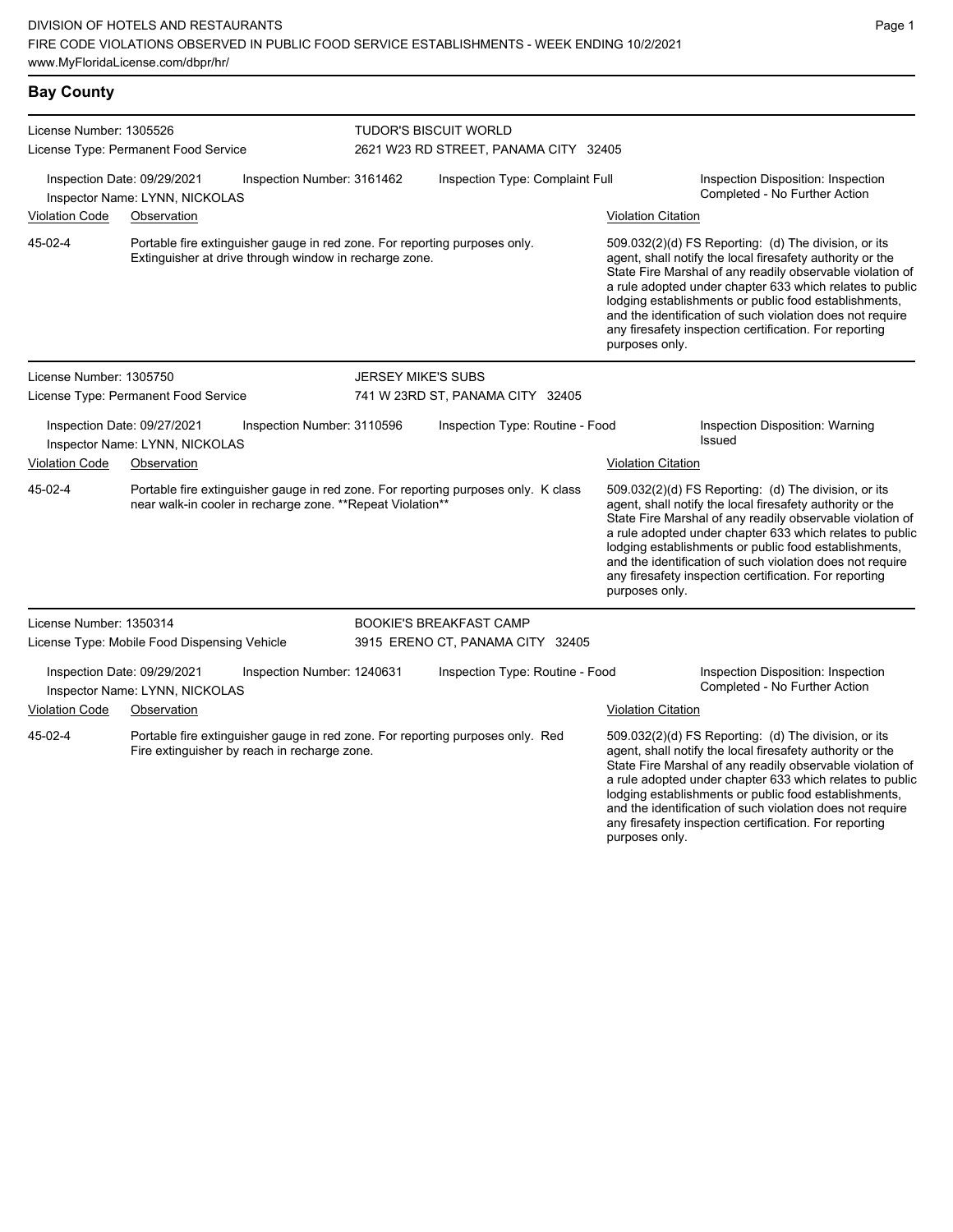#### **Brevard County**

License Number: 1505423 License Type: Permanent Food Service

CHINA PARK 2301 SR 524 #115, COCOA 32926

Inspection Date: 09/29/2021 Inspection Number: 3095931 Inspection Type: Routine - Food Inspection Disposition: Inspection<br>Inspector Name: WILSON LANETTE

Inspector Name: WILSON, LANETTE Violation Code Observation Violation Citation

Marked exit/path to marked exit blocked. For reporting purposes only. Front door blocked by table. Service through window opening. No customer access allowed inside due to covid per operator \*\*Repeat Violation\*\* 46-01-4

509.032(2)(d) FS Reporting: (d) The division, or its agent, shall notify the local firesafety authority or the State Fire Marshal of any readily observable violation of a rule adopted under chapter 633 which relates to public lodging establishments or public food establishments, and the identification of such violation does not require any firesafety inspection certification. For reporting purposes only.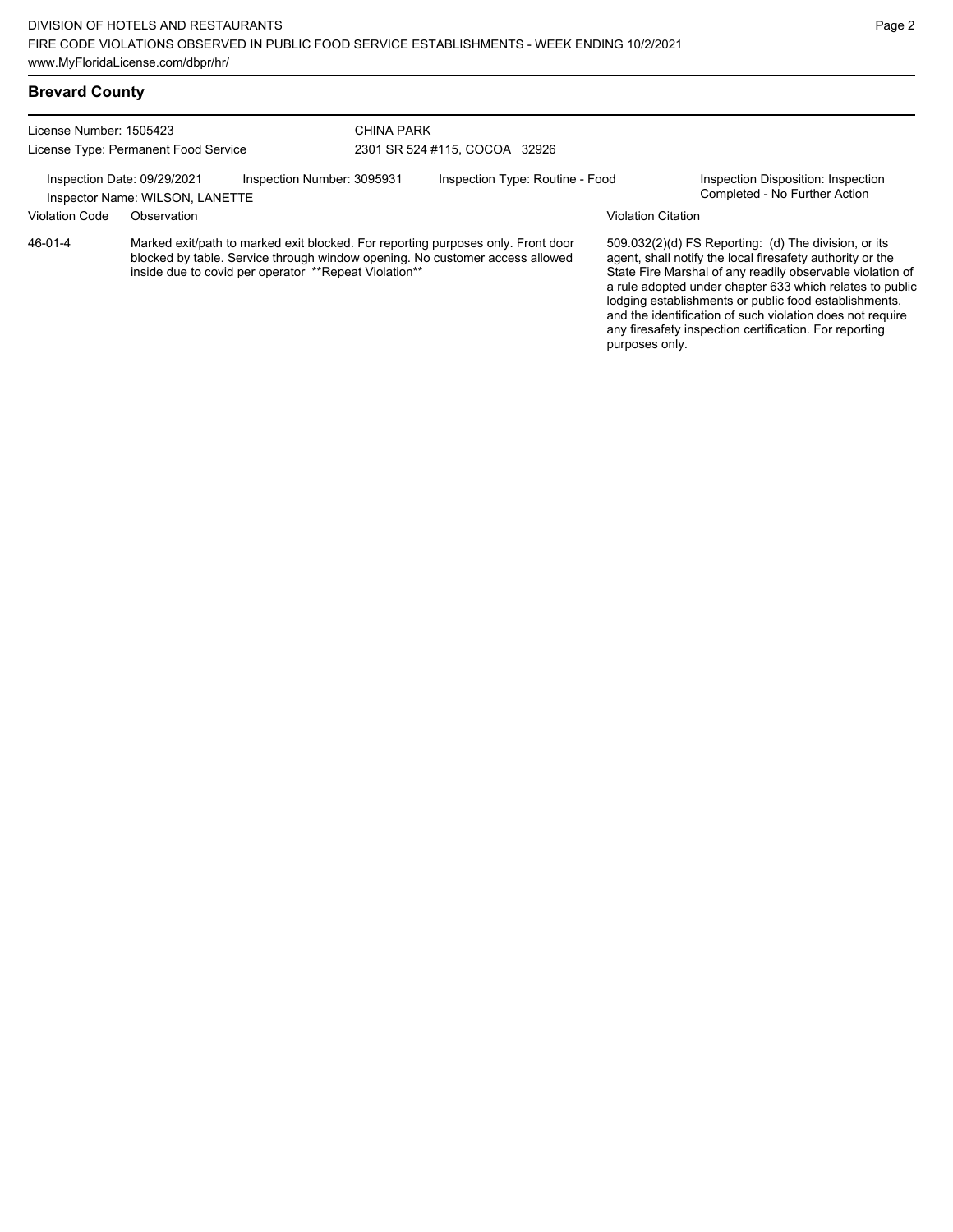#### **Broward County** License Number: 1624010 License Type: Permanent Food Service ANOTHER BROKEN EGG CAFE 175 N HIATUS RD STE 302, PEMBROKE PINES 33026 Inspection Date: 09/27/2021 Inspection Number: 3130571 Inspection Type: Routine - Food Inspection Disposition: Inspection Completed - No Further Action Inspector Name: NEALY, VALENCIA Violation Code Observation Violation Citation Marked exit/path to marked exit blocked. For reporting purposes only. -Observed trash can holding cardboard boxes blocking exit door in kitchen. Operator removed trash can and boxes. \*\*Corrective Action Taken\*\* 509.032(2)(d) FS Reporting: (d) The division, or its agent, shall notify the local firesafety authority or the State Fire Marshal of any readily observable violation of a rule adopted under chapter 633 which relates to public lodging establishments or public food establishments, and the identification of such violation does not require any firesafety inspection certification. For reporting purposes only. 46-01-4 License Number: 1624835 License Type: Permanent Food Service JUST SALAD PEMBROKE PINES 221 N HIATUS RD, PEMBROKE LAKES SQUARE, PEMBROKE PINES 33026 Inspection Date: 09/27/2021 Inspection Number: 3121971 Inspection Type: Routine - Food Inspection Disposition: Inspection Inspector Name: NEALY, VALENCIA Violation Code Observation **Violation Citation** Violation Citation Citation Marked exit/path to marked exit blocked. For reporting purposes only. -Observed exit door blocked by black trash bag in kitchen. 509.032(2)(d) FS Reporting: (d) The division, or its agent, shall notify the local firesafety authority or the State Fire Marshal of any readily observable violation of a rule adopted under chapter 633 which relates to public lodging establishments or public food establishments, and the identification of such violation does not require any firesafety inspection certification. For reporting purposes only. 46-01-4 License Number: 1613419 License Type: Permanent Food Service DSLSUNRISE LLC 2670 E SUNRISE BLVD, FORT LAUDERDALE 33304 Inspection Date: 10/01/2021 Inspection Number: 3098322 Inspection Type: Routine - Food Inspection Disposition: Inspection Inspector Name: BRANN, JUSTIN Violation Code Observation Violation Citation No current insurance inspector boiler report or boiler certificate available for boiler. For reporting purposes only. 093563 exp 2-21-2021; 099900 exp 2-21-2021 61C-1.004(10) FAC Reporting: (10) Heating and ventilation - The heating and ventilation system shall be kept in good repair or be installed to maintain a minimum of 68 degrees Fahrenheit throughout the building. The insurance inspectors boiler report is required annually for power boilers and high pressure/high temperature boilers and biannually for low pressure steam or vapor heating boilers and shall be posted in the boiler room. For reporting purposes only. 48-01-5 License Number: 1621071 License Type: Permanent Food Service DSI SUNRISE LLC 2670 E SUNRISE BLVD, FORT LAUDERDALE 33304 Inspection Date: 10/01/2021 Inspection Number: 3135434 Inspection Type: Routine - Food Inspection Disposition: Inspection Inspector Name: BRANN, JUSTIN **Inspector Name: BRANN, JUSTIN** Violation Code Observation Violation Citation No current insurance inspector boiler report or boiler certificate available for boiler. 48-01-5

For reporting purposes only. 093563 exp 2-21-2021; 099900 exp 2-21-2021 61C-1.004(10) FAC Reporting: (10) Heating and ventilation - The heating and ventilation system shall be kept in good repair or be installed to maintain a minimum of 68 degrees Fahrenheit throughout the building. The insurance inspectors boiler report is required annually for power boilers and high pressure/high temperature boilers and biannually for low pressure steam or vapor heating boilers and shall be posted in the boiler room. For reporting purposes only.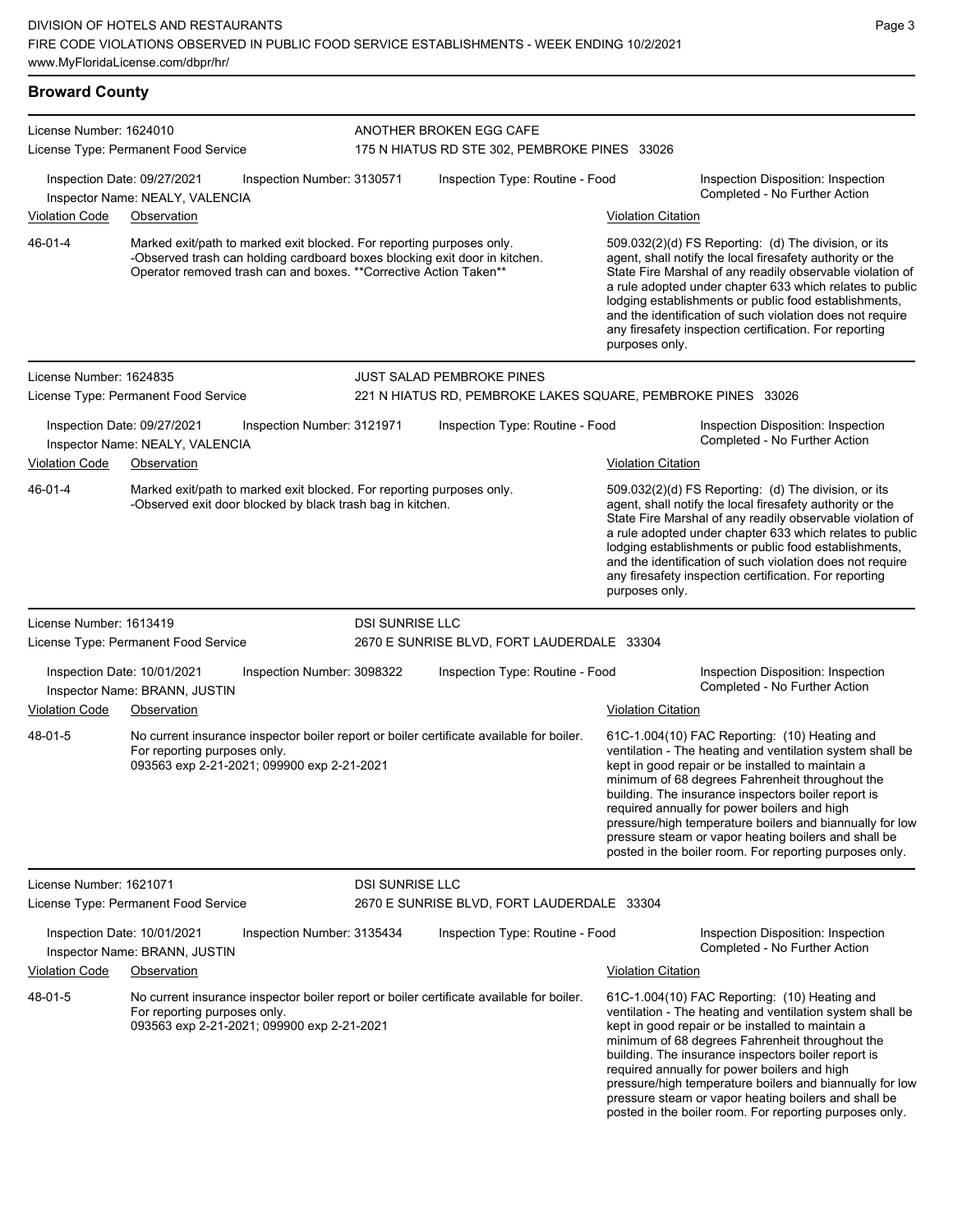**Broward County** License Number: 1621952 License Type: Permanent Food Service BLUE WATER RESTAURANT AND BAR 440 S SEABREEZE BLVD, FORT LAUDERDALE 33316 Inspection Date: 09/28/2021 Inspection Number: 3090139 Inspection Type: Routine - Food Inspection Disposition: Inspection Completed - No Further Action Inspector Name: EVANS, EUGENE Violation Code Observation Violation Citation No current insurance inspector boiler report or boiler certificate available for boiler. For reporting purposes only. 059086 059163, 059083. Exp 8/4/2019 \*\*Repeat Violation\*\* 61C-1.004(10) FAC Reporting: (10) Heating and ventilation - The heating and ventilation system shall be kept in good repair or be installed to maintain a minimum of 68 degrees Fahrenheit throughout the building. The insurance inspectors boiler report is required annually for power boilers and high pressure/high temperature boilers and biannually for low pressure steam or vapor heating boilers and shall be posted in the boiler room. For reporting purposes only. 48-01-5 License Number: 1621955 License Type: Permanent Food Service SEABREEZE POOL BAR 440 S SEABREEZE BLVD, FORT LAUDERDALE 33316 Inspection Date: 09/28/2021 Inspection Number: 3090138 Inspection Type: Routine - Food Inspection Disposition: Inspection<br>Inspector Name: EVANS, FLIGENE Inspector Name: EVANS, EUGENE Violation Code Observation Violation Citation No current insurance inspector boiler report or boiler certificate available for boiler. For reporting purposes only. 059086 059163, 059083. Exp 8/4/2019 61C-1.004(10) FAC Reporting: (10) Heating and ventilation - The heating and ventilation system shall be kept in good repair or be installed to maintain a minimum of 68 degrees Fahrenheit throughout the building. The insurance inspectors boiler report is required annually for power boilers and high pressure/high temperature boilers and biannually for low pressure steam or vapor heating boilers and shall be posted in the boiler room. For reporting purposes only. 48-01-5 License Number: 1623647 License Type: Permanent Food Service COURTYARD FT LAUDERDALE BEACH 440 S SEABREEZE BLVD, FORT LAUDERDALE 33316 Inspection Date: 09/28/2021 Inspection Number: 3127321 Inspection Type: Routine - Food Inspection Disposition: Inspection Inspector Name: EVANS, EUGENE<br>
and the completed - No Further Action Inspector Name: EVANS, EUGENE Violation Code Observation Violation Citation No current insurance inspector boiler report or boiler certificate available for boiler. For reporting purposes only. 059086 059163, 059083. Exp 8/4/2019 61C-1.004(10) FAC Reporting: (10) Heating and ventilation - The heating and ventilation system shall be kept in good repair or be installed to maintain a minimum of 68 degrees Fahrenheit throughout the building. The insurance inspectors boiler report is required annually for power boilers and high pressure/high temperature boilers and biannually for low pressure steam or vapor heating boilers and shall be posted in the boiler room. For reporting purposes only. 48-01-5 License Number: 1611982 License Type: Permanent Food Service DOUBLETREE BY HILTON DEERFIELD BEACH - BOCA RATON 100 FAIRWAY DR, DEERFIELD BEACH 33441 Inspection Date: 09/29/2021 Inspection Number: 3121562 Inspection Type: Routine - Food Inspection Disposition: Inspection Completed - No Further Action Inspector Name: STEUBER, RYAN Violation Code Observation Violation Citation No current insurance inspector boiler report or boiler certificate available for boiler. For reporting purposes only. 61C-1.004(10) FAC Reporting: (10) Heating and ventilation - The heating and ventilation system shall be kept in good repair or be installed to maintain a minimum of 68 degrees Fahrenheit throughout the building. The insurance inspectors boiler report is required annually for power boilers and high pressure/high temperature boilers and biannually for low pressure steam or vapor heating boilers and shall be posted in the boiler room. For reporting purposes only. 48-01-5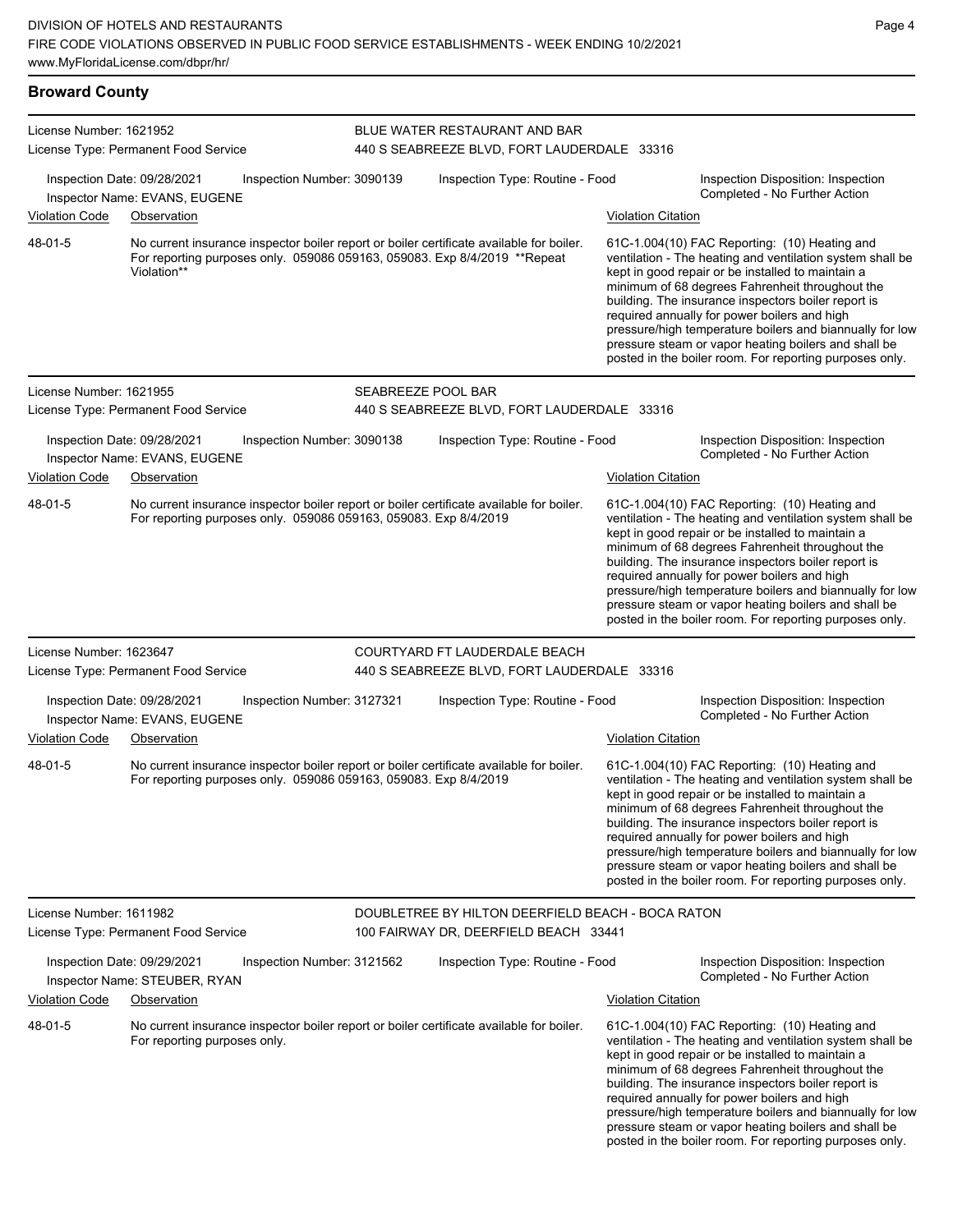| License Number: 1616484     | License Type: Permanent Food Service                                                                                     | DOUBLETREE BY HILTON DEERFIELD BEACH - BOCA RATON<br>100 FAIRWAY DR, DEERFIELD BEACH 33441 |                           |                                                                                                                                                                                                                                                                                                                                                                                                                                               |
|-----------------------------|--------------------------------------------------------------------------------------------------------------------------|--------------------------------------------------------------------------------------------|---------------------------|-----------------------------------------------------------------------------------------------------------------------------------------------------------------------------------------------------------------------------------------------------------------------------------------------------------------------------------------------------------------------------------------------------------------------------------------------|
| Inspection Date: 09/29/2021 | Inspection Number: 3103070<br>Inspector Name: STEUBER, RYAN                                                              | Inspection Type: Routine - Food                                                            |                           | Inspection Disposition: Inspection<br>Completed - No Further Action                                                                                                                                                                                                                                                                                                                                                                           |
| <b>Violation Code</b>       | Observation                                                                                                              |                                                                                            | <b>Violation Citation</b> |                                                                                                                                                                                                                                                                                                                                                                                                                                               |
| 48-01-5                     | No current insurance inspector boiler report or boiler certificate available for boiler.<br>For reporting purposes only. |                                                                                            |                           | 61C-1.004(10) FAC Reporting: (10) Heating and<br>ventilation - The heating and ventilation system shall be<br>kept in good repair or be installed to maintain a<br>minimum of 68 degrees Fahrenheit throughout the<br>building. The insurance inspectors boiler report is<br>required annually for power boilers and high<br>pressure/high temperature boilers and biannually for low<br>pressure steam or vapor heating boilers and shall be |

posted in the boiler room. For reporting purposes only.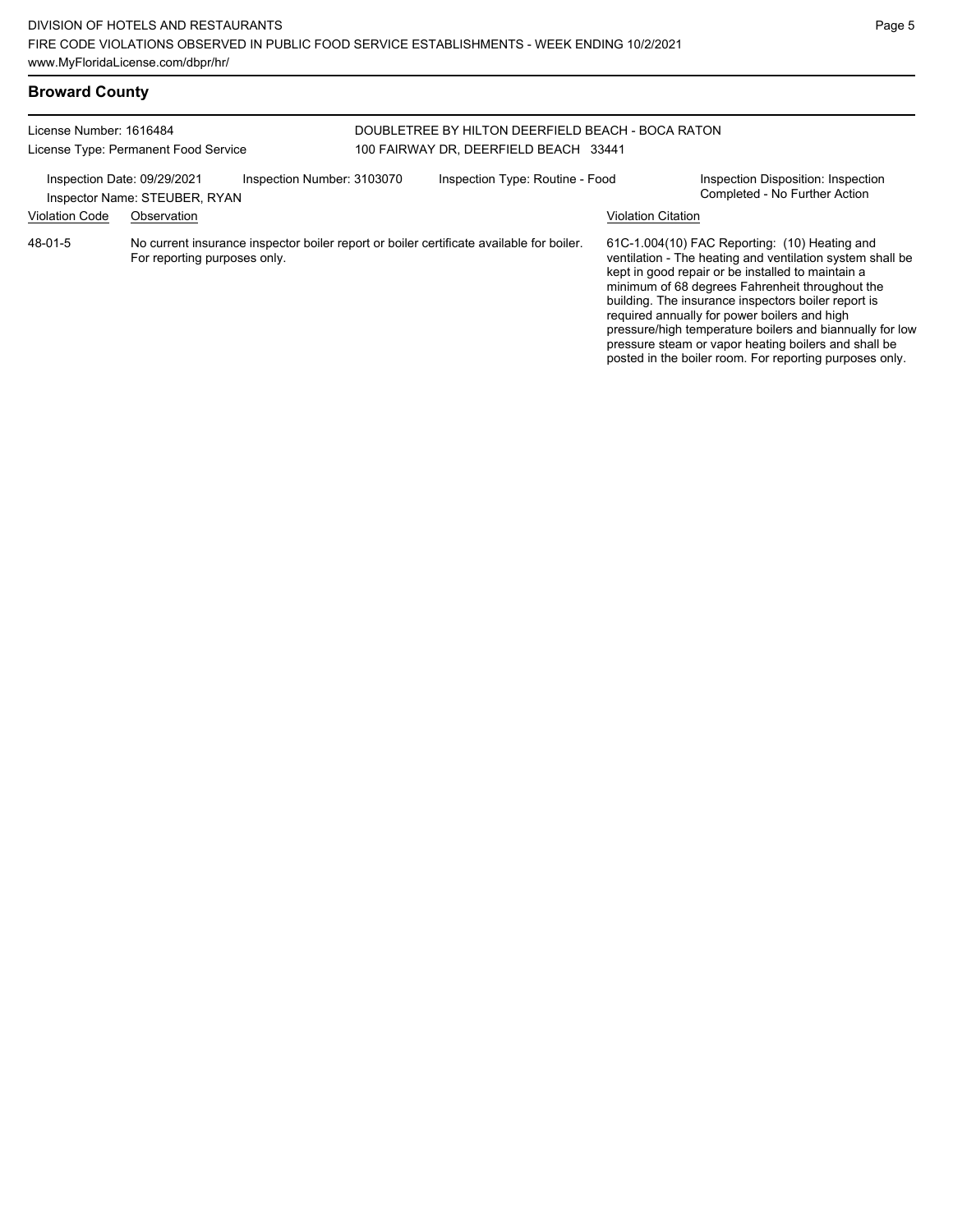l,

| <b>Dade County</b>      |                                                                                                                                                                       |                    |                                                          |                           |                                                                                                                                                                                                                                                                                                                                                                                                                            |  |  |  |  |
|-------------------------|-----------------------------------------------------------------------------------------------------------------------------------------------------------------------|--------------------|----------------------------------------------------------|---------------------------|----------------------------------------------------------------------------------------------------------------------------------------------------------------------------------------------------------------------------------------------------------------------------------------------------------------------------------------------------------------------------------------------------------------------------|--|--|--|--|
| License Number: 2324716 | License Type: Permanent Food Service                                                                                                                                  |                    | <b>HAPPY HOUSE</b><br>28708 S DIXIE HWY, HOMESTEAD 33030 |                           |                                                                                                                                                                                                                                                                                                                                                                                                                            |  |  |  |  |
|                         | Inspection Date: 09/28/2021<br>Inspection Number: 3100426<br>Inspector Name: LEIDECKER, EDILMA                                                                        |                    | Inspection Type: Routine - Food                          |                           | Inspection Disposition: Inspection<br>Completed - No Further Action                                                                                                                                                                                                                                                                                                                                                        |  |  |  |  |
| Violation Code          | Observation                                                                                                                                                           |                    |                                                          | <b>Violation Citation</b> |                                                                                                                                                                                                                                                                                                                                                                                                                            |  |  |  |  |
| 48-04-4                 | Propane tank (larger than 2.7 lb. water capacity/1 lb. gas capacity) located inside<br>of the building. For reporting purposes only.                                  |                    |                                                          | purposes only.            | 509.032(2)(d) FS Reporting: (d) The division, or its<br>agent, shall notify the local firesafety authority or the<br>State Fire Marshal of any readily observable violation of<br>a rule adopted under chapter 633 which relates to public<br>lodging establishments or public food establishments,<br>and the identification of such violation does not require<br>any firesafety inspection certification. For reporting |  |  |  |  |
| License Number: 2325031 |                                                                                                                                                                       | TAQUERIA MARIANITA |                                                          |                           |                                                                                                                                                                                                                                                                                                                                                                                                                            |  |  |  |  |
|                         | License Type: Permanent Food Service                                                                                                                                  |                    | 29347 SW 152 AVE, HOMESTEAD 33033                        |                           |                                                                                                                                                                                                                                                                                                                                                                                                                            |  |  |  |  |
|                         | Inspection Date: 09/29/2021<br>Inspection Number: 3133802<br>Inspector Name: GONZALEZ, RICARDO                                                                        |                    | Inspection Type: Routine - Food                          |                           | Inspection Disposition: Inspection<br>Completed - No Further Action                                                                                                                                                                                                                                                                                                                                                        |  |  |  |  |
| <b>Violation Code</b>   | Observation                                                                                                                                                           |                    |                                                          | <b>Violation Citation</b> |                                                                                                                                                                                                                                                                                                                                                                                                                            |  |  |  |  |
| 48-04-4                 | Propane tank (larger than 2.7 lb. water capacity/1 lb. gas capacity) located inside<br>of the building. For reporting purposes only. Observed LP gas tank in AC room. |                    |                                                          | purposes only.            | 509.032(2)(d) FS Reporting: (d) The division, or its<br>agent, shall notify the local firesafety authority or the<br>State Fire Marshal of any readily observable violation of<br>a rule adopted under chapter 633 which relates to public<br>lodging establishments or public food establishments,<br>and the identification of such violation does not require<br>any firesafety inspection certification. For reporting |  |  |  |  |
| License Number: 2329123 |                                                                                                                                                                       |                    | RICKY AREPAS AND HOT DOGS                                |                           |                                                                                                                                                                                                                                                                                                                                                                                                                            |  |  |  |  |
| License Type: Catering  |                                                                                                                                                                       |                    | 414 SW 22 AVE, MIAMI 33135                               |                           |                                                                                                                                                                                                                                                                                                                                                                                                                            |  |  |  |  |
|                         | Inspection Date: 09/30/2021<br>Inspection Number: 1119743<br>Inspector Name: GARCIA, B OSCAR                                                                          |                    | Inspection Type: Routine - Food                          |                           | Inspection Disposition: Inspection<br>Completed - No Further Action                                                                                                                                                                                                                                                                                                                                                        |  |  |  |  |
| <b>Violation Code</b>   | Observation                                                                                                                                                           |                    |                                                          | <b>Violation Citation</b> |                                                                                                                                                                                                                                                                                                                                                                                                                            |  |  |  |  |
| 48-04-4                 | Propane tank (larger than 2.7 lb. water capacity/1 lb. gas capacity) located inside<br>of the building. For reporting purposes only. **Corrected On-Site**            |                    |                                                          | purposes only.            | 509.032(2)(d) FS Reporting: (d) The division, or its<br>agent, shall notify the local firesafety authority or the<br>State Fire Marshal of any readily observable violation of<br>a rule adopted under chapter 633 which relates to public<br>lodging establishments or public food establishments,<br>and the identification of such violation does not require<br>any firesafety inspection certification. For reporting |  |  |  |  |
| License Number: 2336781 | License Type: Permanent Food Service                                                                                                                                  | THE GOODTIME HOTEL | 601 WASHINGTON AVENUE, MIAMI BEACH 33139                 |                           |                                                                                                                                                                                                                                                                                                                                                                                                                            |  |  |  |  |
|                         | Inspection Date: 09/29/2021<br>Inspection Number: 3093159<br>Inspector Name: WILLIAMS, ALFREDA                                                                        |                    | Inspection Type: Routine - Food                          |                           | Inspection Disposition: Inspection<br>Completed - No Further Action                                                                                                                                                                                                                                                                                                                                                        |  |  |  |  |
| Violation Code          | Observation                                                                                                                                                           |                    |                                                          | <b>Violation Citation</b> |                                                                                                                                                                                                                                                                                                                                                                                                                            |  |  |  |  |
| 48-01-5                 | No current insurance inspector boiler report or boiler certificate available for boiler.<br>For reporting purposes only.<br>Observed boiler btu max 499,900.          |                    |                                                          |                           | 61C-1.004(10) FAC Reporting: (10) Heating and<br>ventilation - The heating and ventilation system shall be<br>kept in good repair or be installed to maintain a<br>minimum of 68 degrees Fahrenheit throughout the<br>building. The insurance inspectors boiler report is<br>required annually for power boilers and high                                                                                                  |  |  |  |  |

pressure/high temperature boilers and biannually for low pressure steam or vapor heating boilers and shall be posted in the boiler room. For reporting purposes only.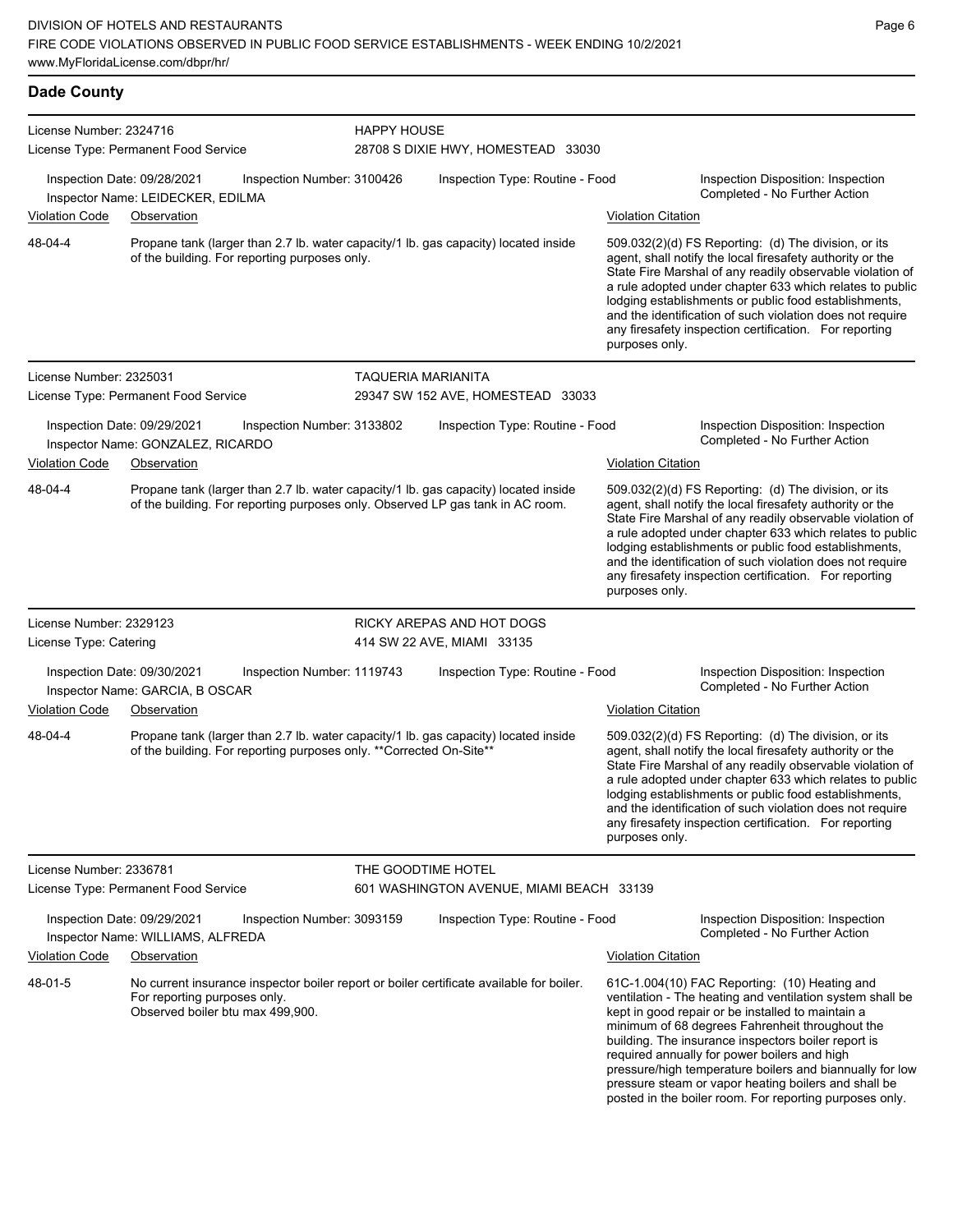## **Dade County**

| License Number: 2332002 |                                                                |                                                                              | <b>CAFE CHUNG KING</b> |                                                                                                                                                                                                                                            |                           |                                                                                                                                                                                                                                                                                                                                                                                                                                                                                                          |
|-------------------------|----------------------------------------------------------------|------------------------------------------------------------------------------|------------------------|--------------------------------------------------------------------------------------------------------------------------------------------------------------------------------------------------------------------------------------------|---------------------------|----------------------------------------------------------------------------------------------------------------------------------------------------------------------------------------------------------------------------------------------------------------------------------------------------------------------------------------------------------------------------------------------------------------------------------------------------------------------------------------------------------|
|                         | License Type: Permanent Food Service                           |                                                                              |                        | 1250 NW 54 STREET, MIAMI 33142                                                                                                                                                                                                             |                           |                                                                                                                                                                                                                                                                                                                                                                                                                                                                                                          |
|                         | Inspection Date: 09/28/2021<br>Inspector Name: PICO, JORGE     | Inspection Number: 3050227                                                   |                        | Inspection Type: Routine - Food                                                                                                                                                                                                            |                           | Inspection Disposition: Call Back -<br>Complied                                                                                                                                                                                                                                                                                                                                                                                                                                                          |
| <b>Violation Code</b>   | Observation                                                    |                                                                              |                        |                                                                                                                                                                                                                                            | <b>Violation Citation</b> |                                                                                                                                                                                                                                                                                                                                                                                                                                                                                                          |
| 47-01-4                 | purposes only.                                                 | - From initial inspection : Observed exposed electrical wires. For reporting |                        | purposes only. Located in wall and celling fixtures in kitchen area. - From<br>follow-up inspection 2021-01-22: Observed exposed electrical wires. For reporting                                                                           | purposes only.            | 509.032(2)(d) FS Reporting: (d) The division, or its<br>agent, shall notify the local firesafety authority or the<br>State Fire Marshal of any readily observable violation of<br>a rule adopted under chapter 633 which relates to public<br>lodging establishments or public food establishments,<br>and the identification of such violation does not require<br>any firesafety inspection certification. For reporting                                                                               |
| 47-02-4                 | Violation**                                                    |                                                                              |                        | Observed scorch marks around electrical outlet. For reporting purposes only.<br>Observed electrical wires hanging from the ceiling of the establishment . **Repeat                                                                         | purposes only.            | 509.032(2)(d) FS Reporting: (d) The division, or its<br>agent, shall notify the local firesafety authority or the<br>State Fire Marshal of any readily observable violation of<br>a rule adopted under chapter 633 which relates to public<br>lodging establishments or public food establishments,<br>and the identification of such violation does not require<br>any firesafety inspection certification. For reporting                                                                               |
| 47-02-4                 | reporting purposes only.                                       | Violation** - From follow-up inspection 2021-09-29: Observed s               |                        | - From initial inspection : Observed scorch marks around electrical outlet. For<br>Observed electrical wires hanging from the ceiling of the establishment . **Repeat                                                                      | purposes only.            | 509.032(2)(d) FS Reporting: (d) The division, or its<br>agent, shall notify the local firesafety authority or the<br>State Fire Marshal of any readily observable violation of<br>a rule adopted under chapter 633 which relates to public<br>lodging establishments or public food establishments,<br>and the identification of such violation does not require<br>any firesafety inspection certification. For reporting                                                                               |
| License Number: 2334028 | License Type: Permanent Food Service                           |                                                                              | DALE                   | 1711 SW 22 ST, MIAMI 33145                                                                                                                                                                                                                 |                           |                                                                                                                                                                                                                                                                                                                                                                                                                                                                                                          |
|                         |                                                                |                                                                              |                        |                                                                                                                                                                                                                                            |                           |                                                                                                                                                                                                                                                                                                                                                                                                                                                                                                          |
|                         | Inspection Date: 10/01/2021<br>Inspector Name: GARCIA, B OSCAR | Inspection Number: 3109794                                                   |                        | Inspection Type: Routine - Food                                                                                                                                                                                                            |                           | Inspection Disposition: Call Back -<br>Complied                                                                                                                                                                                                                                                                                                                                                                                                                                                          |
| <b>Violation Code</b>   | Observation                                                    |                                                                              |                        |                                                                                                                                                                                                                                            | <b>Violation Citation</b> |                                                                                                                                                                                                                                                                                                                                                                                                                                                                                                          |
| 45-04-4                 | cooking with no hood                                           |                                                                              |                        | - From initial inspection : Use of cooking equipment producing grease laden<br>vapors/smoke with no hood suppression system installed. Notified Fire AHJ. For<br>reporting purposes only. - From follow-up inspection 2021-10-01: Observed | purposes only.            | 509.032(2)(d) FS Reporting: (d) The division, or its<br>agent, shall notify the local firesafety authority or the<br>State Fire Marshal of any readily observable violation of<br>a rule adopted under chapter 633 which relates to public<br>lodging establishments or public food establishments,<br>and the identification of such violation does not require<br>any firesafety inspection certification. For reporting                                                                               |
| License Number: 2337009 |                                                                |                                                                              |                        | AC KITCHEN AND LOUNGE                                                                                                                                                                                                                      |                           |                                                                                                                                                                                                                                                                                                                                                                                                                                                                                                          |
|                         | License Type: Permanent Food Service                           |                                                                              |                        | 7695 N KENDALL DR, MIAMI 33156                                                                                                                                                                                                             |                           |                                                                                                                                                                                                                                                                                                                                                                                                                                                                                                          |
|                         | Inspection Date: 09/29/2021<br>Inspector Name: PICO, JORGE     | Inspection Number: 3079762                                                   |                        | Inspection Type: Food-Licensing Inspection                                                                                                                                                                                                 |                           | Inspection Disposition: Inspection<br>Completed - No Further Action                                                                                                                                                                                                                                                                                                                                                                                                                                      |
| <b>Violation Code</b>   | Observation                                                    |                                                                              |                        |                                                                                                                                                                                                                                            | <b>Violation Citation</b> |                                                                                                                                                                                                                                                                                                                                                                                                                                                                                                          |
| 48-01-5                 | For reporting purposes only.                                   | Observed the water heater with the capacity of 1,000,000 BTU.                |                        | No current insurance inspector boiler report or boiler certificate available for boiler.                                                                                                                                                   |                           | 61C-1.004(10) FAC Reporting: (10) Heating and<br>ventilation - The heating and ventilation system shall be<br>kept in good repair or be installed to maintain a<br>minimum of 68 degrees Fahrenheit throughout the<br>building. The insurance inspectors boiler report is<br>required annually for power boilers and high<br>pressure/high temperature boilers and biannually for low<br>pressure steam or vapor heating boilers and shall be<br>posted in the boiler room. For reporting purposes only. |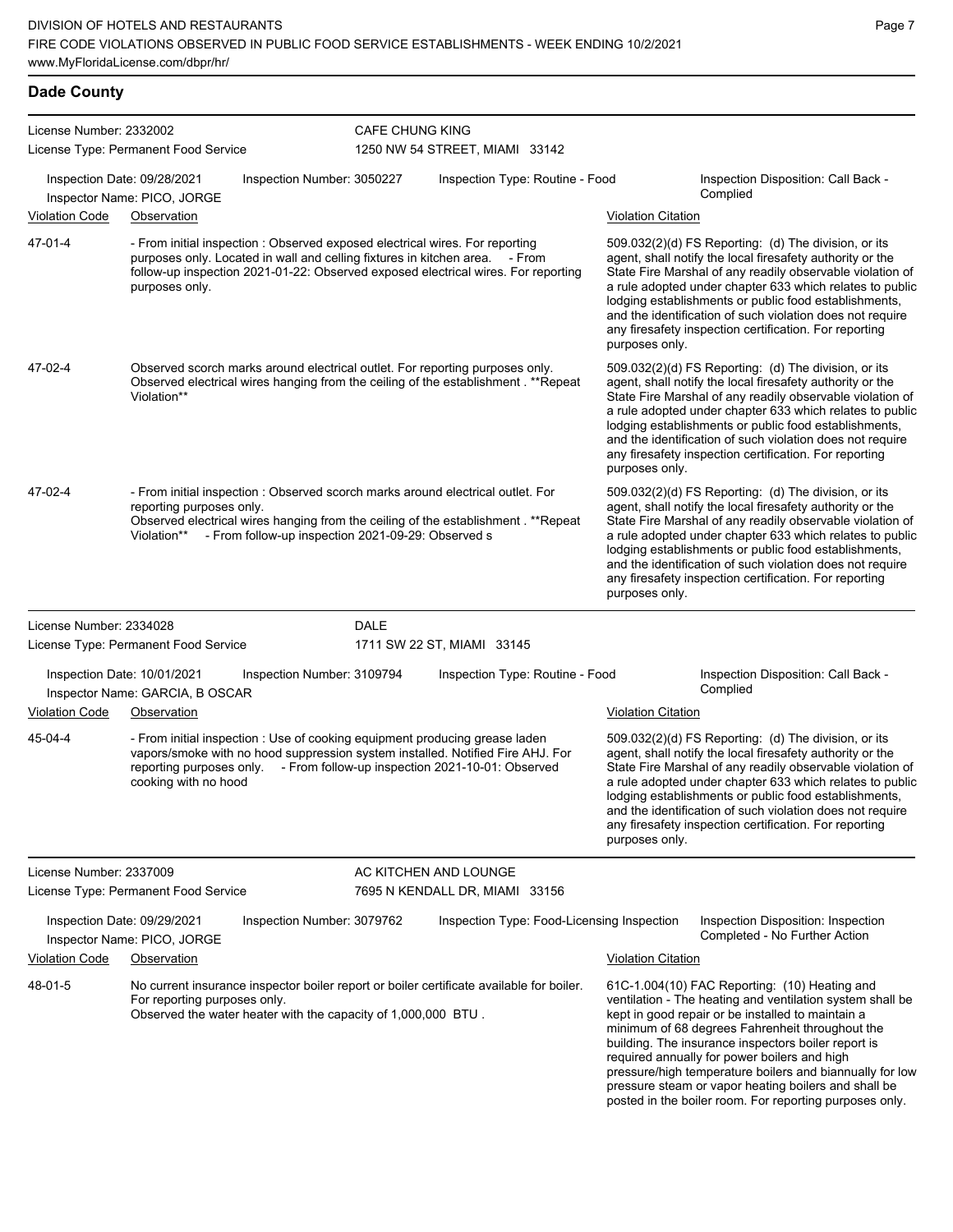| <b>Dade County</b>                                              |                                                                                                                                                                                                                        |                            |                                                                                                                                                                                                                                                                                                                                                                                                                                                                                                                                     |                                                                                                                                                                                                                                                                                                                                                                                                                                              |  |  |  |
|-----------------------------------------------------------------|------------------------------------------------------------------------------------------------------------------------------------------------------------------------------------------------------------------------|----------------------------|-------------------------------------------------------------------------------------------------------------------------------------------------------------------------------------------------------------------------------------------------------------------------------------------------------------------------------------------------------------------------------------------------------------------------------------------------------------------------------------------------------------------------------------|----------------------------------------------------------------------------------------------------------------------------------------------------------------------------------------------------------------------------------------------------------------------------------------------------------------------------------------------------------------------------------------------------------------------------------------------|--|--|--|
| License Number: 2330259<br>License Type: Permanent Food Service |                                                                                                                                                                                                                        |                            | CARLOS' SEA FOOD & RESTAURANT<br>17740 HOMESTEAD AVENUE, MIAMI 33157                                                                                                                                                                                                                                                                                                                                                                                                                                                                |                                                                                                                                                                                                                                                                                                                                                                                                                                              |  |  |  |
|                                                                 | Inspection Date: 09/28/2021<br>Inspector Name: LODENQUAI, BARRINGTON                                                                                                                                                   | Inspection Number: 3099330 | Inspection Type: Routine - Food                                                                                                                                                                                                                                                                                                                                                                                                                                                                                                     | Inspection Disposition: Inspection<br>Completed - No Further Action                                                                                                                                                                                                                                                                                                                                                                          |  |  |  |
| Violation Code                                                  | Observation                                                                                                                                                                                                            |                            |                                                                                                                                                                                                                                                                                                                                                                                                                                                                                                                                     | <b>Violation Citation</b>                                                                                                                                                                                                                                                                                                                                                                                                                    |  |  |  |
| 48-04-4                                                         | of the building. For reporting purposes only.<br>Observed in the storage area.                                                                                                                                         |                            | Propane tank (larger than 2.7 lb. water capacity/1 lb. gas capacity) located inside<br>509.032(2)(d) FS Reporting: (d) The division, or its<br>agent, shall notify the local firesafety authority or the<br>State Fire Marshal of any readily observable violation of<br>a rule adopted under chapter 633 which relates to public<br>lodging establishments or public food establishments,<br>and the identification of such violation does not require<br>any firesafety inspection certification. For reporting<br>purposes only. |                                                                                                                                                                                                                                                                                                                                                                                                                                              |  |  |  |
| License Number: 2332709                                         |                                                                                                                                                                                                                        |                            | EL KONUCO CAFETERIA                                                                                                                                                                                                                                                                                                                                                                                                                                                                                                                 |                                                                                                                                                                                                                                                                                                                                                                                                                                              |  |  |  |
|                                                                 | License Type: Permanent Food Service                                                                                                                                                                                   |                            | 8457 NW 61 ST, MIAMI 33166                                                                                                                                                                                                                                                                                                                                                                                                                                                                                                          |                                                                                                                                                                                                                                                                                                                                                                                                                                              |  |  |  |
|                                                                 | Inspection Date: 09/29/2021<br>Inspector Name: GONZALEZ, ERIK                                                                                                                                                          | Inspection Number: 3098467 | Inspection Type: Routine - Food                                                                                                                                                                                                                                                                                                                                                                                                                                                                                                     | Inspection Disposition: Inspection<br>Completed - No Further Action                                                                                                                                                                                                                                                                                                                                                                          |  |  |  |
| Violation Code                                                  | Observation                                                                                                                                                                                                            |                            |                                                                                                                                                                                                                                                                                                                                                                                                                                                                                                                                     | <b>Violation Citation</b>                                                                                                                                                                                                                                                                                                                                                                                                                    |  |  |  |
| 48-04-4                                                         | Propane tank (larger than 2.7 lb. water capacity/1 lb. gas capacity) located inside<br>of the building. For reporting purposes only. Observed two Propane tanks stored<br>inside room by office. ** Repeat Violation** |                            |                                                                                                                                                                                                                                                                                                                                                                                                                                                                                                                                     | 509.032(2)(d) FS Reporting: (d) The division, or its<br>agent, shall notify the local firesafety authority or the<br>State Fire Marshal of any readily observable violation of<br>a rule adopted under chapter 633 which relates to public<br>lodging establishments or public food establishments,<br>and the identification of such violation does not require<br>any firesafety inspection certification. For reporting<br>purposes only. |  |  |  |
| License Number: 2318018                                         |                                                                                                                                                                                                                        | <b>GRACE DELI WEST</b>     |                                                                                                                                                                                                                                                                                                                                                                                                                                                                                                                                     |                                                                                                                                                                                                                                                                                                                                                                                                                                              |  |  |  |
|                                                                 | License Type: Permanent Food Service                                                                                                                                                                                   |                            | 7372 NW 72 AVE, MIAMI 331662431                                                                                                                                                                                                                                                                                                                                                                                                                                                                                                     |                                                                                                                                                                                                                                                                                                                                                                                                                                              |  |  |  |
|                                                                 | Inspection Date: 09/30/2021<br>Inspector Name: GONZALEZ, ERIK                                                                                                                                                          | Inspection Number: 3131040 | Inspection Type: Routine - Food                                                                                                                                                                                                                                                                                                                                                                                                                                                                                                     | Inspection Disposition: Inspection<br>Completed - No Further Action                                                                                                                                                                                                                                                                                                                                                                          |  |  |  |
| Violation Code                                                  | Observation                                                                                                                                                                                                            |                            |                                                                                                                                                                                                                                                                                                                                                                                                                                                                                                                                     | <b>Violation Citation</b>                                                                                                                                                                                                                                                                                                                                                                                                                    |  |  |  |
| 48-04-4                                                         | Propane tank (larger than 2.7 lb. water capacity/1 lb. gas capacity) located inside<br>of the building. For reporting purposes only. Observed propane tank stored dining<br>room.                                      |                            |                                                                                                                                                                                                                                                                                                                                                                                                                                                                                                                                     | 509.032(2)(d) FS Reporting: (d) The division, or its<br>agent, shall notify the local firesafety authority or the<br>State Fire Marshal of any readily observable violation of<br>a rule adopted under chapter 633 which relates to public<br>lodging establishments or public food establishments,<br>and the identification of such violation does not require                                                                             |  |  |  |

any firesafety inspection certification. For reporting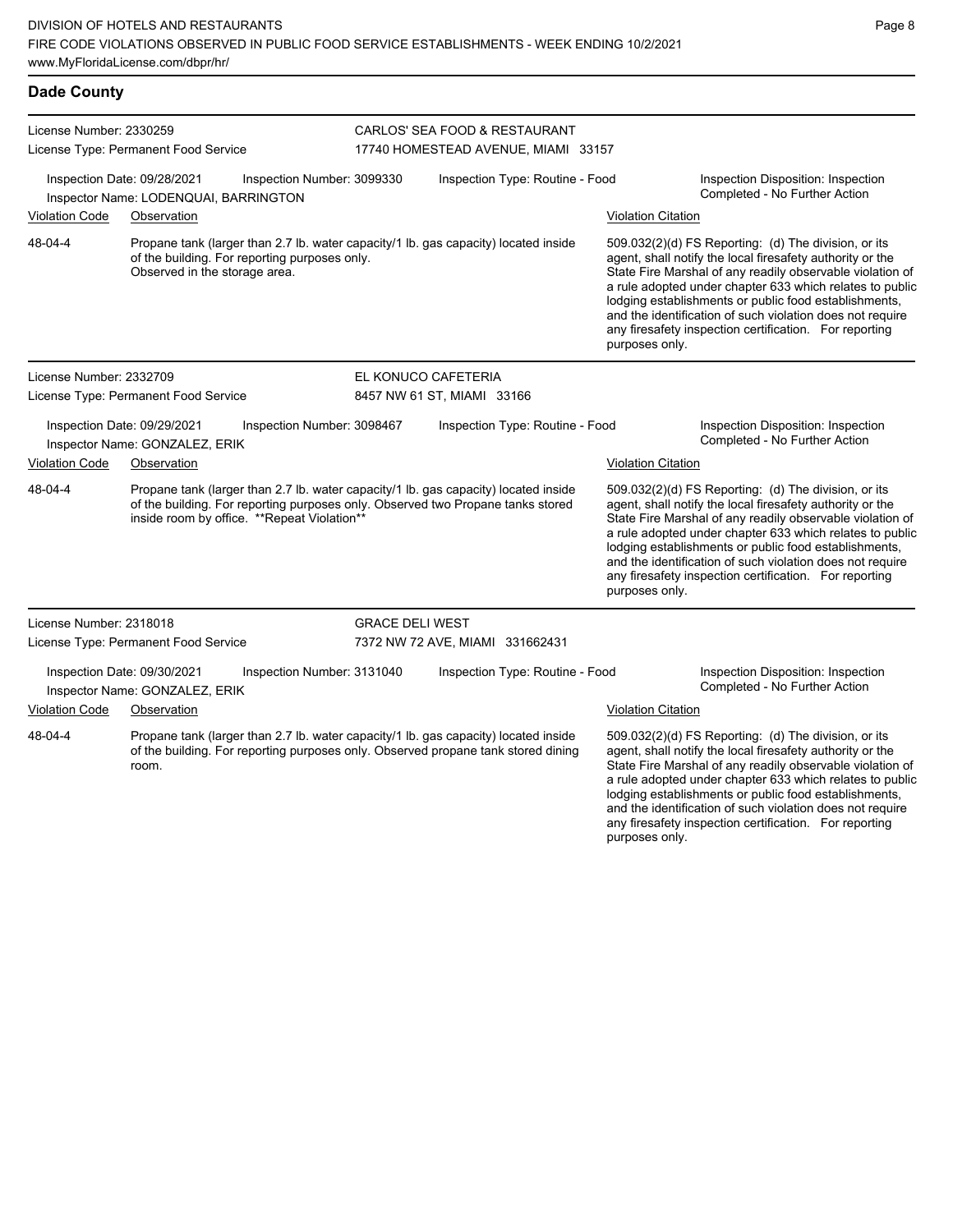| <b>Duval County</b>     |                                                                                                                                                                                                              |                    |                                                                                    |                           |                                                                                                                                                                                                                                                                                                                                                                                                                            |  |  |  |
|-------------------------|--------------------------------------------------------------------------------------------------------------------------------------------------------------------------------------------------------------|--------------------|------------------------------------------------------------------------------------|---------------------------|----------------------------------------------------------------------------------------------------------------------------------------------------------------------------------------------------------------------------------------------------------------------------------------------------------------------------------------------------------------------------------------------------------------------------|--|--|--|
| License Number: 2614547 | License Type: Permanent Food Service                                                                                                                                                                         |                    | THE TREE CUP CATERED BY THE CHEF'S GARDEN<br>829 RIVERSIDE AVE, JACKSONVILLE 32204 |                           |                                                                                                                                                                                                                                                                                                                                                                                                                            |  |  |  |
|                         | Inspection Date: 09/30/2021<br>Inspection Number: 3113892<br>Inspector Name: ESPINOSA-BECKERT, ILIANA                                                                                                        |                    | Inspection Type: Routine - Food                                                    |                           | Inspection Disposition: Administrative<br>complaint recommended                                                                                                                                                                                                                                                                                                                                                            |  |  |  |
| <b>Violation Code</b>   | Observation                                                                                                                                                                                                  |                    |                                                                                    | <b>Violation Citation</b> |                                                                                                                                                                                                                                                                                                                                                                                                                            |  |  |  |
| 45-04-4                 | Use of cooking equipment producing grease laden vapors/smoke with no hood<br>suppression system installed. Notified Fire AHJ. For reporting purposes only.<br>Cooking shrimp with oil in one burner, kitchen |                    |                                                                                    | purposes only.            | 509.032(2)(d) FS Reporting: (d) The division, or its<br>agent, shall notify the local firesafety authority or the<br>State Fire Marshal of any readily observable violation of<br>a rule adopted under chapter 633 which relates to public<br>lodging establishments or public food establishments,<br>and the identification of such violation does not require<br>any firesafety inspection certification. For reporting |  |  |  |
| License Number: 2613933 |                                                                                                                                                                                                              | <b>CASBAH CAFE</b> |                                                                                    |                           |                                                                                                                                                                                                                                                                                                                                                                                                                            |  |  |  |
|                         | License Type: Permanent Food Service                                                                                                                                                                         |                    | 3628 ST JOHNS AVE, JACKSONVILLE 32205                                              |                           |                                                                                                                                                                                                                                                                                                                                                                                                                            |  |  |  |
|                         | Inspection Date: 09/27/2021<br>Inspection Number: 3128620<br>Inspector Name: ESPINOSA-BECKERT, ILIANA                                                                                                        |                    | Inspection Type: Routine - Food                                                    |                           | Inspection Disposition: Inspection<br>Completed - No Further Action                                                                                                                                                                                                                                                                                                                                                        |  |  |  |
| <b>Violation Code</b>   | Observation                                                                                                                                                                                                  |                    |                                                                                    | <b>Violation Citation</b> |                                                                                                                                                                                                                                                                                                                                                                                                                            |  |  |  |
| 48-04-4                 | Propane tank (larger than 2.7 lb. water capacity/1 lb. gas capacity) located inside<br>of the building. For reporting purposes only.                                                                         |                    |                                                                                    | purposes only.            | 509.032(2)(d) FS Reporting: (d) The division, or its<br>agent, shall notify the local firesafety authority or the<br>State Fire Marshal of any readily observable violation of<br>a rule adopted under chapter 633 which relates to public<br>lodging establishments or public food establishments,<br>and the identification of such violation does not require<br>any firesafety inspection certification. For reporting |  |  |  |
| License Number: 2608493 |                                                                                                                                                                                                              |                    | PEPPER POT RESTAURANT                                                              |                           |                                                                                                                                                                                                                                                                                                                                                                                                                            |  |  |  |
|                         | License Type: Permanent Food Service                                                                                                                                                                         |                    | 4233 BRENTWOOD AVE, JACKSONVILLE 322066111                                         |                           |                                                                                                                                                                                                                                                                                                                                                                                                                            |  |  |  |
| <b>Violation Code</b>   | Inspection Date: 09/29/2021<br>Inspection Number: 3131135<br>Inspector Name: ESPINOSA-BECKERT, ILIANA                                                                                                        |                    | Inspection Type: Routine - Food                                                    | <b>Violation Citation</b> | Inspection Disposition: Inspection<br>Completed - No Further Action                                                                                                                                                                                                                                                                                                                                                        |  |  |  |
|                         | Observation                                                                                                                                                                                                  |                    |                                                                                    |                           |                                                                                                                                                                                                                                                                                                                                                                                                                            |  |  |  |
| 45-02-4                 | Portable fire extinguisher gauge in red zone. For reporting purposes only. By rear<br>door **Repeat Violation**                                                                                              |                    |                                                                                    | purposes only.            | 509.032(2)(d) FS Reporting: (d) The division, or its<br>agent, shall notify the local firesafety authority or the<br>State Fire Marshal of any readily observable violation of<br>a rule adopted under chapter 633 which relates to public<br>lodging establishments or public food establishments,<br>and the identification of such violation does not require<br>any firesafety inspection certification. For reporting |  |  |  |
| License Number: 2613590 |                                                                                                                                                                                                              |                    | <b>HAMBURGER MARY'S JACKSONVILLE</b>                                               |                           |                                                                                                                                                                                                                                                                                                                                                                                                                            |  |  |  |
|                         | License Type: Permanent Food Service                                                                                                                                                                         |                    | 3333-1 BEACH BLVD, JACKSONVILLE 32207                                              |                           |                                                                                                                                                                                                                                                                                                                                                                                                                            |  |  |  |
|                         | Inspection Date: 09/30/2021<br>Inspection Number: 3129286<br>Inspector Name: YOUNG, JENNIFER                                                                                                                 |                    | Inspection Type: Routine - Food                                                    |                           | Inspection Disposition: Administrative<br>complaint recommended                                                                                                                                                                                                                                                                                                                                                            |  |  |  |
| <b>Violation Code</b>   | Observation                                                                                                                                                                                                  |                    |                                                                                    | <b>Violation Citation</b> |                                                                                                                                                                                                                                                                                                                                                                                                                            |  |  |  |
| 46-01-4                 | Marked exit/path to marked exit blocked. For reporting purposes only.<br>Walk in cooler is missing push bar to exit walk in cooler ** Repeat Violation**                                                     |                    |                                                                                    |                           | 509.032(2)(d) FS Reporting: (d) The division, or its<br>agent, shall notify the local firesafety authority or the<br>State Fire Marshal of any readily observable violation of<br>a rule adopted under chapter 633 which relates to public<br>lodging establishments or public food establishments,<br>and the identification of such violation does not require<br>any firesafety inspection certification. For reporting |  |  |  |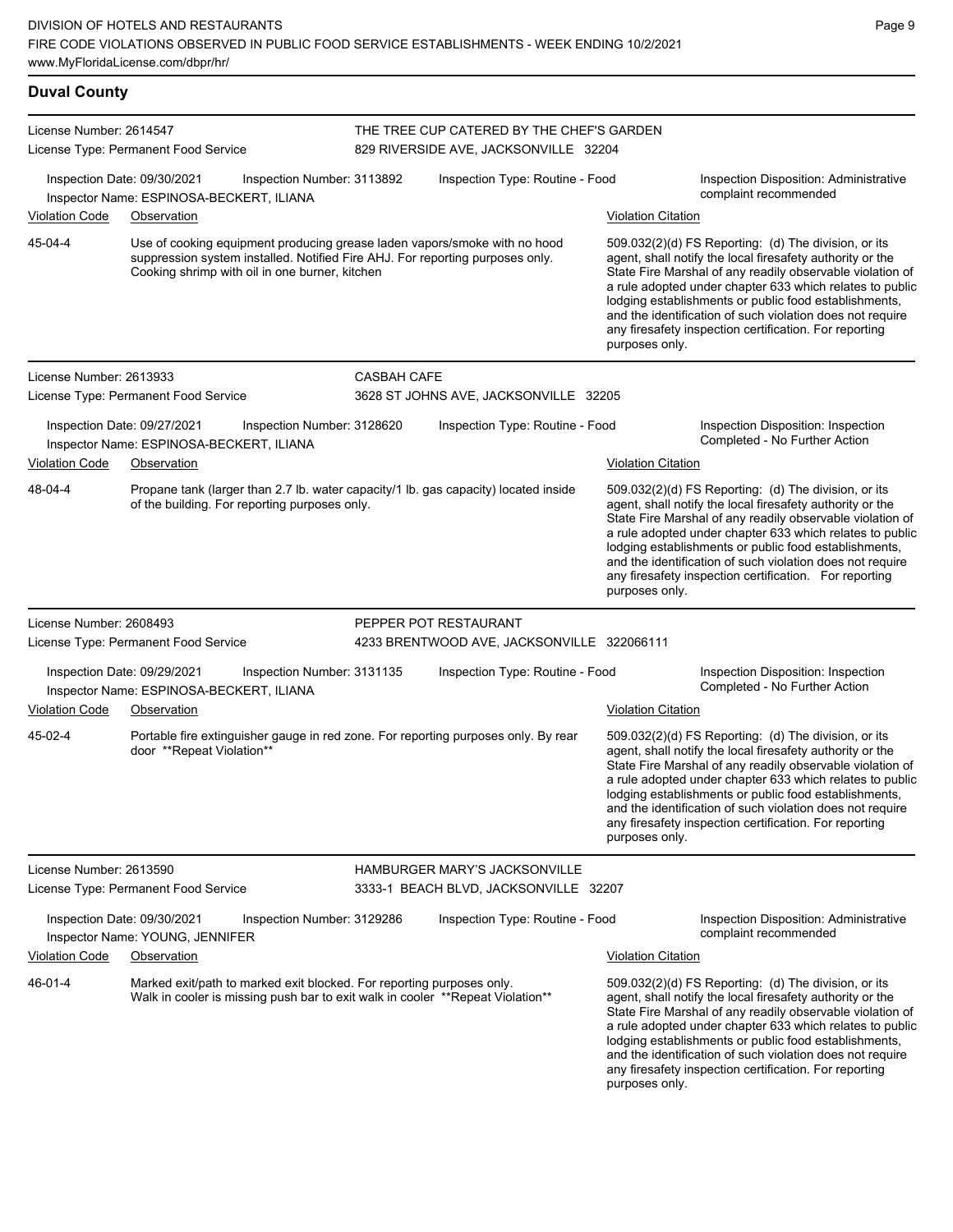| <b>Duval County</b>                                                                                                                                                                                                |                                                               |                                                                |                                 |                                                |                                                                                                                                                                                                                                                                                                                                                                                                                            |                                                                     |
|--------------------------------------------------------------------------------------------------------------------------------------------------------------------------------------------------------------------|---------------------------------------------------------------|----------------------------------------------------------------|---------------------------------|------------------------------------------------|----------------------------------------------------------------------------------------------------------------------------------------------------------------------------------------------------------------------------------------------------------------------------------------------------------------------------------------------------------------------------------------------------------------------------|---------------------------------------------------------------------|
| License Number: 2608119<br>License Type: Permanent Food Service                                                                                                                                                    |                                                               | BONO'S PIT BAR B Q<br>5903 NORWOOD AVE, JACKSONVILLE 322084345 |                                 |                                                |                                                                                                                                                                                                                                                                                                                                                                                                                            |                                                                     |
| Inspection Date: 09/29/2021<br>Inspection Number: 3145968<br>Inspector Name: PERRY, DENNIS                                                                                                                         |                                                               |                                                                | Inspection Type: Routine - Food |                                                |                                                                                                                                                                                                                                                                                                                                                                                                                            | <b>Inspection Disposition: Emergency</b><br>order recommended       |
| <b>Violation Code</b>                                                                                                                                                                                              | Observation                                                   |                                                                |                                 |                                                | <b>Violation Citation</b>                                                                                                                                                                                                                                                                                                                                                                                                  |                                                                     |
| 48-04-4<br>Propane tank (larger than 2.7 lb. water capacity/1 lb. gas capacity) located inside<br>of the building. For reporting purposes only.<br>One tank at pit and three in storage area. **Repeat Violation** |                                                               |                                                                |                                 | purposes only.                                 | 509.032(2)(d) FS Reporting: (d) The division, or its<br>agent, shall notify the local firesafety authority or the<br>State Fire Marshal of any readily observable violation of<br>a rule adopted under chapter 633 which relates to public<br>lodging establishments or public food establishments,<br>and the identification of such violation does not require<br>any firesafety inspection certification. For reporting |                                                                     |
| License Number: 2612961                                                                                                                                                                                            |                                                               |                                                                | <b>KFC</b>                      |                                                |                                                                                                                                                                                                                                                                                                                                                                                                                            |                                                                     |
|                                                                                                                                                                                                                    | License Type: Permanent Food Service                          |                                                                |                                 | 9551 REGENCY SQUARE BLVD N, JACKSONVILLE 32225 |                                                                                                                                                                                                                                                                                                                                                                                                                            |                                                                     |
|                                                                                                                                                                                                                    | Inspection Date: 09/29/2021<br>Inspector Name: THOMAS, PHILIP | Inspection Number: 3130632                                     |                                 | Inspection Type: Routine - Food                |                                                                                                                                                                                                                                                                                                                                                                                                                            | Inspection Disposition: Inspection<br>Completed - No Further Action |
| <b>Violation Code</b>                                                                                                                                                                                              | Observation                                                   |                                                                |                                 |                                                | <b>Violation Citation</b>                                                                                                                                                                                                                                                                                                                                                                                                  |                                                                     |
|                                                                                                                                                                                                                    |                                                               |                                                                |                                 |                                                |                                                                                                                                                                                                                                                                                                                                                                                                                            |                                                                     |

Portable fire extinguisher gauge in red zone. For reporting purposes only. Fire extinguisher at rear door is in the recharge zone. 45-02-4

509.032(2)(d) FS Reporting: (d) The division, or its agent, shall notify the local firesafety authority or the State Fire Marshal of any readily observable violation of a rule adopted under chapter 633 which relates to public lodging establishments or public food establishments, and the identification of such violation does not require any firesafety inspection certification. For reporting purposes only.

Page 10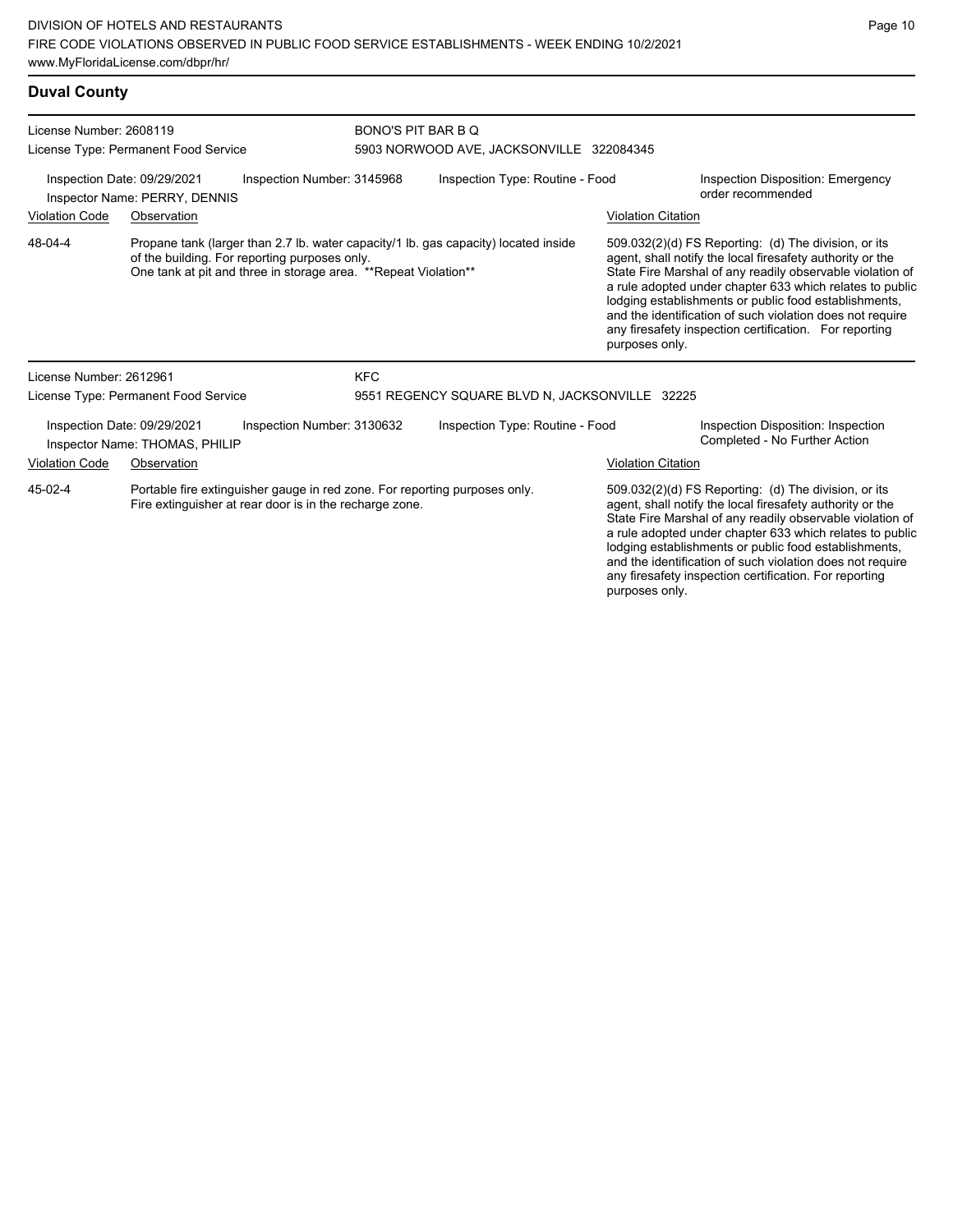| <b>Hamilton County</b>               |                                                                                                                             |                    |                                          |  |                           |                                                                                                                                                                                                                                                                                                                                                                                                                            |
|--------------------------------------|-----------------------------------------------------------------------------------------------------------------------------|--------------------|------------------------------------------|--|---------------------------|----------------------------------------------------------------------------------------------------------------------------------------------------------------------------------------------------------------------------------------------------------------------------------------------------------------------------------------------------------------------------------------------------------------------------|
| License Number: 3400184              |                                                                                                                             | <b>FAT BELLY'S</b> |                                          |  |                           |                                                                                                                                                                                                                                                                                                                                                                                                                            |
| License Type: Permanent Food Service |                                                                                                                             |                    | 16750 SPRING STREET, WHITE SPRINGS 32096 |  |                           |                                                                                                                                                                                                                                                                                                                                                                                                                            |
|                                      | Inspection Date: 10/01/2021<br>Inspection Number: 3115338<br>Inspector Name: BAILEY, KIMBERLY                               |                    | Inspection Type: Routine - Food          |  |                           | Inspection Disposition: Inspection<br>Completed - No Further Action                                                                                                                                                                                                                                                                                                                                                        |
| <b>Violation Code</b>                | Observation                                                                                                                 |                    |                                          |  | <b>Violation Citation</b> |                                                                                                                                                                                                                                                                                                                                                                                                                            |
| 45-02-4                              | Portable fire extinguisher gauge in red zone. For reporting purposes only. Large<br>fire extinguisher in the recharge zone. |                    |                                          |  |                           | 509.032(2)(d) FS Reporting: (d) The division, or its<br>agent, shall notify the local firesafety authority or the<br>State Fire Marshal of any readily observable violation of<br>a rule adopted under chapter 633 which relates to public<br>lodging establishments or public food establishments,<br>and the identification of such violation does not require<br>any firesafety inspection certification. For reporting |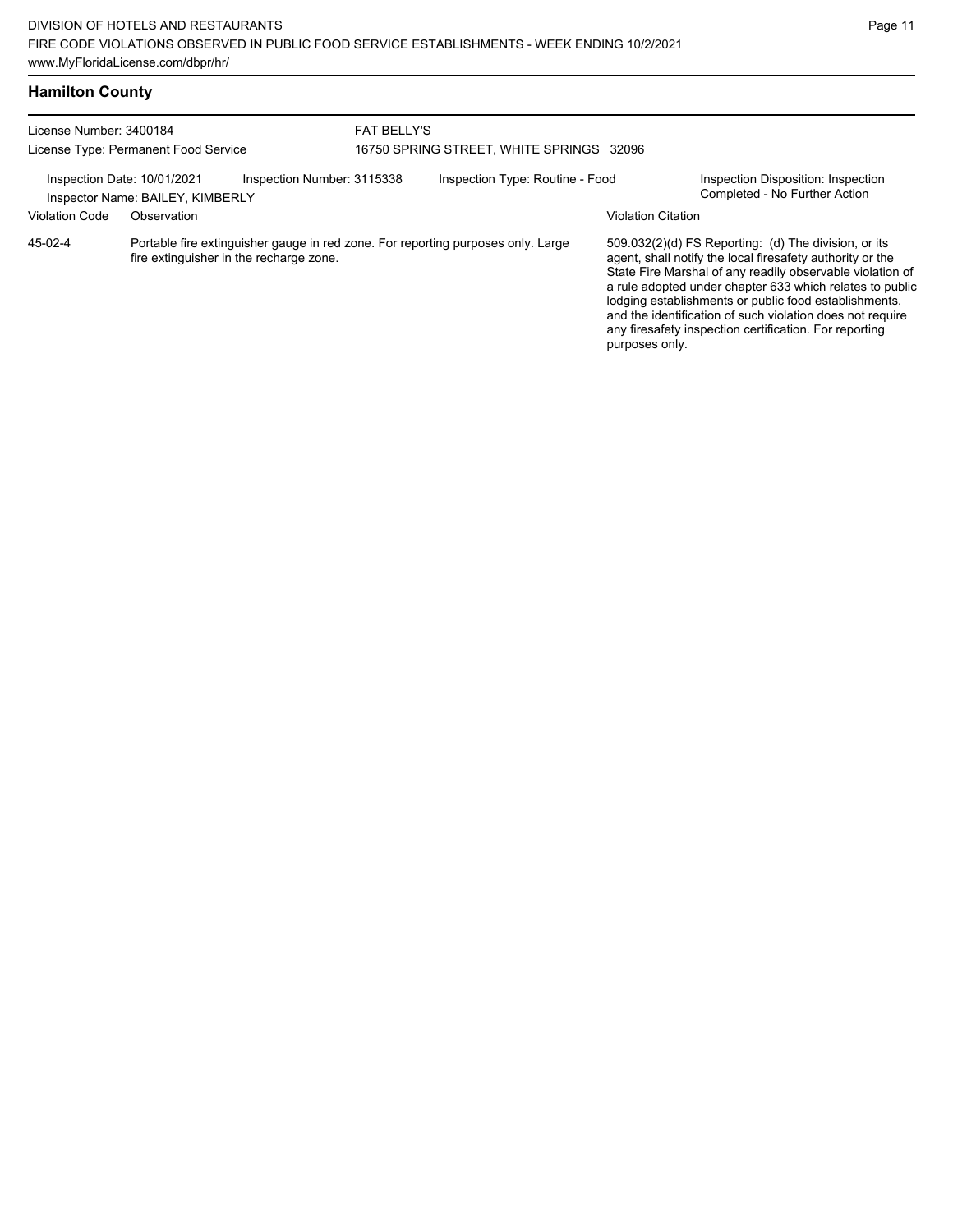| <b>Hillsborough County</b>                                                                                                                                                                                                                           |                                                               |                                                                         |                                                                 |                                                                                |                                                                     |                                                                                                                                                                                                                                                                                                                                                                                                                                              |  |
|------------------------------------------------------------------------------------------------------------------------------------------------------------------------------------------------------------------------------------------------------|---------------------------------------------------------------|-------------------------------------------------------------------------|-----------------------------------------------------------------|--------------------------------------------------------------------------------|---------------------------------------------------------------------|----------------------------------------------------------------------------------------------------------------------------------------------------------------------------------------------------------------------------------------------------------------------------------------------------------------------------------------------------------------------------------------------------------------------------------------------|--|
| License Number: 3917895<br>License Type: Permanent Food Service                                                                                                                                                                                      |                                                               |                                                                         | CHICK-FIL-A TAMPA STADIUM<br>2551 N DALE MABRY HWY, TAMPA 33607 |                                                                                |                                                                     |                                                                                                                                                                                                                                                                                                                                                                                                                                              |  |
|                                                                                                                                                                                                                                                      | Inspection Date: 10/01/2021<br>Inspector Name: CANNELLA, MARK | Inspection Number: 3115228                                              |                                                                 | Inspection Type: Routine - Food                                                |                                                                     | Inspection Disposition: Inspection<br>Completed - No Further Action                                                                                                                                                                                                                                                                                                                                                                          |  |
| <b>Violation Code</b>                                                                                                                                                                                                                                | Observation                                                   |                                                                         |                                                                 |                                                                                | <b>Violation Citation</b>                                           |                                                                                                                                                                                                                                                                                                                                                                                                                                              |  |
| 45-05-4                                                                                                                                                                                                                                              |                                                               | purposes only. K class fire extinguisher stored on table next to grill. |                                                                 | Portable fire extinguisher missing from its designated location. For reporting |                                                                     | 509.032(2)(d) FS Reporting: (d) The division, or its<br>agent, shall notify the local firesafety authority or the<br>State Fire Marshal of any readily observable violation of<br>a rule adopted under chapter 633 which relates to public<br>lodging establishments or public food establishments,<br>and the identification of such violation does not require<br>any firesafety inspection certification. For reporting<br>purposes only. |  |
| License Number: 3952757                                                                                                                                                                                                                              |                                                               |                                                                         | TOTAL TACO LLC                                                  |                                                                                |                                                                     |                                                                                                                                                                                                                                                                                                                                                                                                                                              |  |
| License Type: Mobile Food Dispensing Vehicle                                                                                                                                                                                                         |                                                               |                                                                         | 2320 W COLUMBUS DR, TAMPA 33607                                 |                                                                                |                                                                     |                                                                                                                                                                                                                                                                                                                                                                                                                                              |  |
| Inspection Date: 09/30/2021<br>Inspection Number: 1242669<br>Inspector Name: CANNELLA, MARK                                                                                                                                                          |                                                               |                                                                         | Inspection Type: Routine - Food                                 |                                                                                | Inspection Disposition: Inspection<br>Completed - No Further Action |                                                                                                                                                                                                                                                                                                                                                                                                                                              |  |
| <b>Violation Code</b><br>Observation                                                                                                                                                                                                                 |                                                               |                                                                         |                                                                 | <b>Violation Citation</b>                                                      |                                                                     |                                                                                                                                                                                                                                                                                                                                                                                                                                              |  |
| 45-05-4                                                                                                                                                                                                                                              |                                                               | purposes only. Fire extinguisher stored on floor in unit.               |                                                                 | Portable fire extinguisher missing from its designated location. For reporting | purposes only.                                                      | 509.032(2)(d) FS Reporting: (d) The division, or its<br>agent, shall notify the local firesafety authority or the<br>State Fire Marshal of any readily observable violation of<br>a rule adopted under chapter 633 which relates to public<br>lodging establishments or public food establishments,<br>and the identification of such violation does not require<br>any firesafety inspection certification. For reporting                   |  |
| License Number: 3917791                                                                                                                                                                                                                              |                                                               |                                                                         | LOLIS 2 LLC                                                     |                                                                                |                                                                     |                                                                                                                                                                                                                                                                                                                                                                                                                                              |  |
| License Type: Permanent Food Service                                                                                                                                                                                                                 |                                                               |                                                                         | 10011 W HILLSBOROUGH AVE, TAMPA 33615                           |                                                                                |                                                                     |                                                                                                                                                                                                                                                                                                                                                                                                                                              |  |
|                                                                                                                                                                                                                                                      | Inspection Date: 09/29/2021<br>Inspector Name: ZHANG, JACKY   | Inspection Number: 3128875                                              |                                                                 | Inspection Type: Routine - Food                                                |                                                                     | Inspection Disposition: Administrative<br>complaint recommended                                                                                                                                                                                                                                                                                                                                                                              |  |
| <b>Violation Code</b>                                                                                                                                                                                                                                | Observation                                                   |                                                                         |                                                                 |                                                                                | <b>Violation Citation</b>                                           |                                                                                                                                                                                                                                                                                                                                                                                                                                              |  |
| 45-04-4<br>Use of cooking equipment producing grease laden vapors/smoke with no hood<br>suppression system installed. Notified Fire AHJ. For reporting purposes only.<br>Establishment uses 2 flat top grills, next to office. ** Repeat Violation** |                                                               |                                                                         |                                                                 |                                                                                |                                                                     | 509.032(2)(d) FS Reporting: (d) The division, or its<br>agent, shall notify the local firesafety authority or the<br>State Fire Marshal of any readily observable violation of<br>a rule adopted under chapter 633 which relates to public                                                                                                                                                                                                   |  |

lodging establishments or public food establishments, and the identification of such violation does not require any firesafety inspection certification. For reporting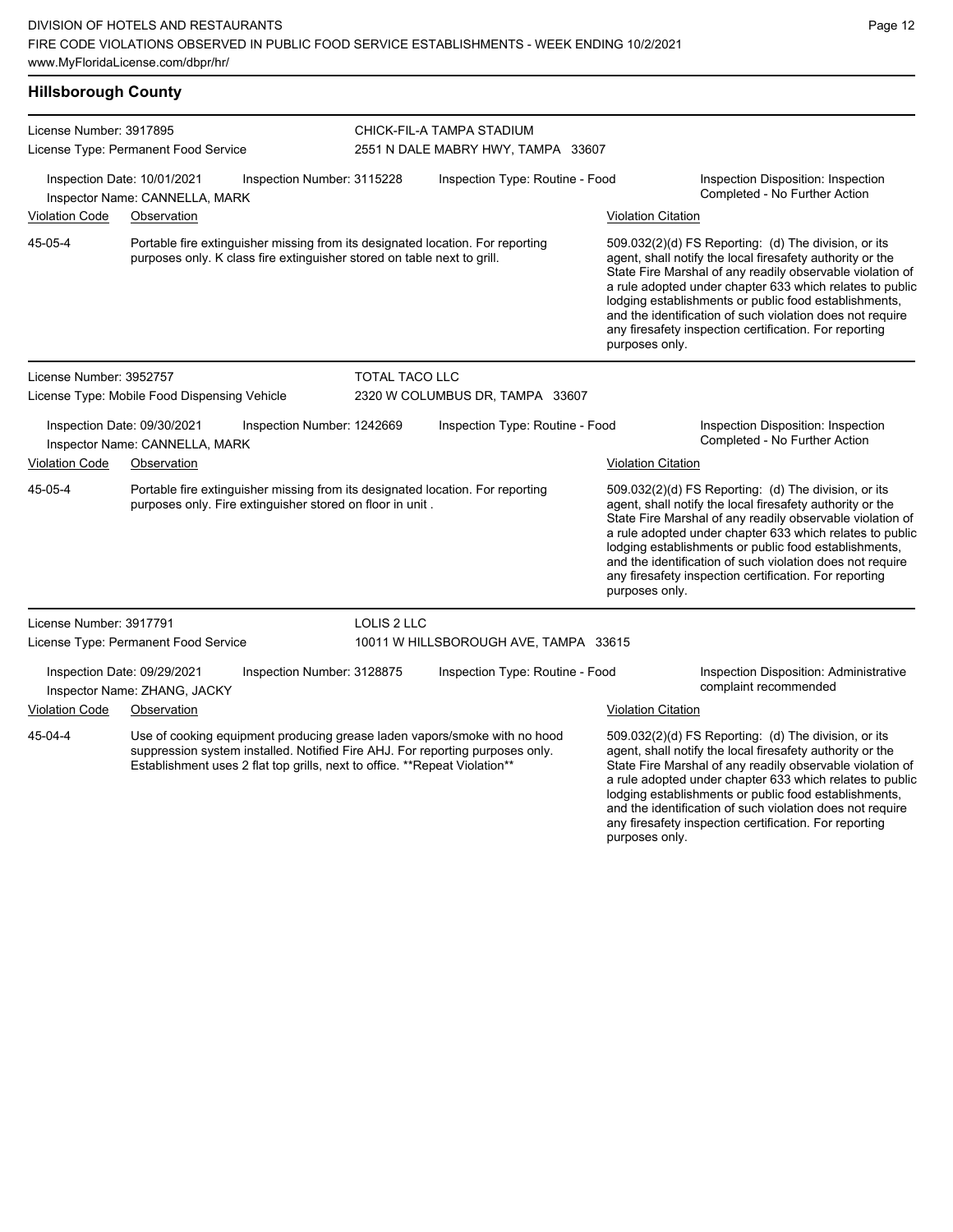| License Number: 4105157<br>License Type: Permanent Food Service |                               | SUBWAY #36886                              | 2190 45 ST, VERO BEACH 32960 |                                                                               |                           |                                                                                                                                                                                                                                                                                                                                                                                                                            |
|-----------------------------------------------------------------|-------------------------------|--------------------------------------------|------------------------------|-------------------------------------------------------------------------------|---------------------------|----------------------------------------------------------------------------------------------------------------------------------------------------------------------------------------------------------------------------------------------------------------------------------------------------------------------------------------------------------------------------------------------------------------------------|
| Inspection Date: 09/29/2021                                     | Inspector Name: DAVIS, DIANNA | Inspection Number: 3097017                 |                              | Inspection Type: Routine - Food                                               |                           | Inspection Disposition: Warning<br>Issued                                                                                                                                                                                                                                                                                                                                                                                  |
| <b>Violation Code</b>                                           | Observation                   |                                            |                              |                                                                               | <b>Violation Citation</b> |                                                                                                                                                                                                                                                                                                                                                                                                                            |
| 46-01-4                                                         |                               | south side of facility Blocked and locked. |                              | Marked exit/path to marked exit blocked. For reporting purposes only. Door on | purposes only.            | 509.032(2)(d) FS Reporting: (d) The division, or its<br>agent, shall notify the local firesafety authority or the<br>State Fire Marshal of any readily observable violation of<br>a rule adopted under chapter 633 which relates to public<br>lodging establishments or public food establishments,<br>and the identification of such violation does not require<br>any firesafety inspection certification. For reporting |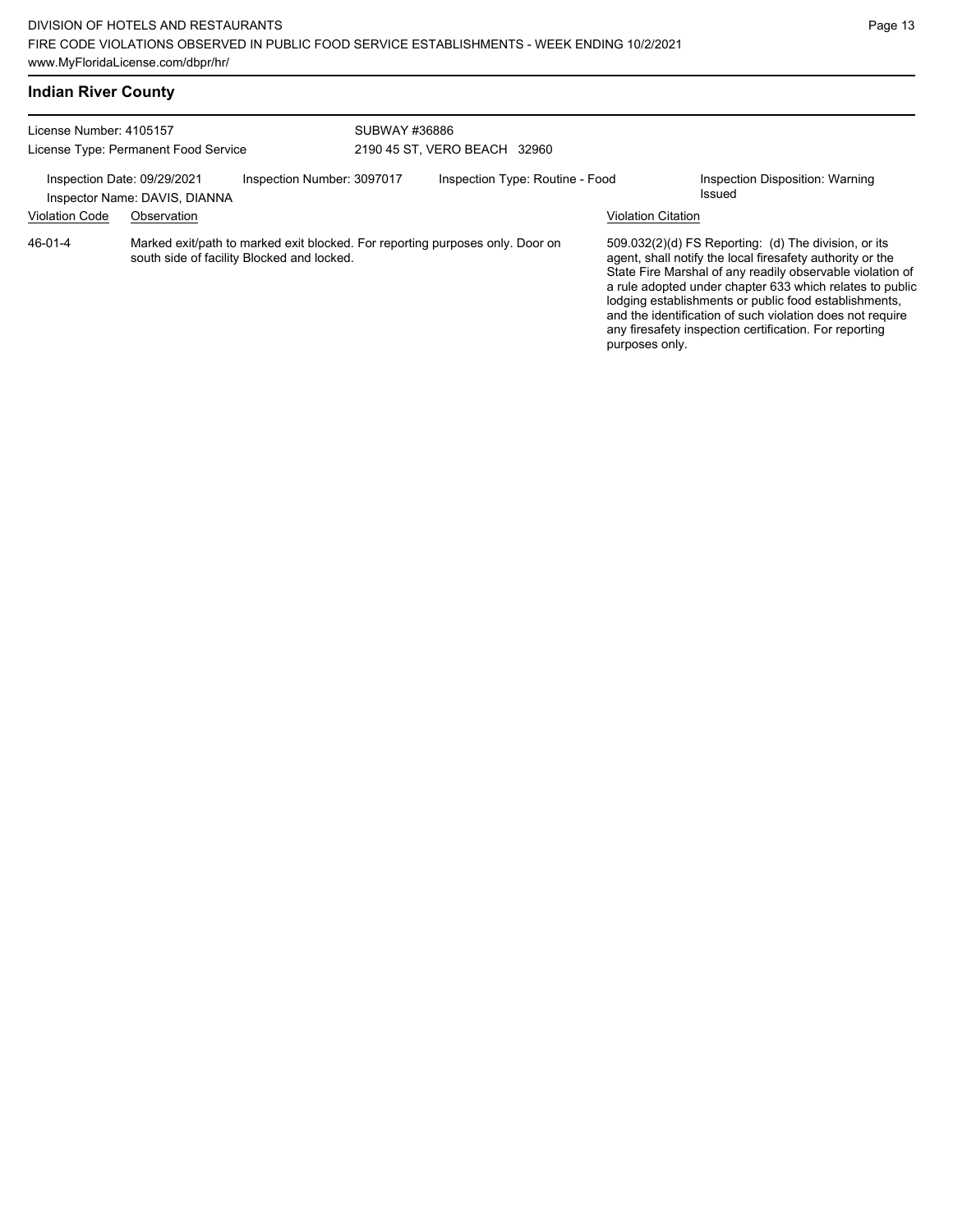| <b>Marion County</b>                                                                                                                                                                                                                          |                                                                |                                                                                                                                            |                                      |                                     |                                                                                                                                                                                |                                                                                                                                                                                                                                                                                                                                                                                                                                              |  |  |
|-----------------------------------------------------------------------------------------------------------------------------------------------------------------------------------------------------------------------------------------------|----------------------------------------------------------------|--------------------------------------------------------------------------------------------------------------------------------------------|--------------------------------------|-------------------------------------|--------------------------------------------------------------------------------------------------------------------------------------------------------------------------------|----------------------------------------------------------------------------------------------------------------------------------------------------------------------------------------------------------------------------------------------------------------------------------------------------------------------------------------------------------------------------------------------------------------------------------------------|--|--|
| License Number: 5202625                                                                                                                                                                                                                       | License Type: Permanent Food Service                           |                                                                                                                                            | <b>TAIPEI GARDEN</b>                 | 2602 SW 19 AVE RD #203, OCALA 34471 |                                                                                                                                                                                |                                                                                                                                                                                                                                                                                                                                                                                                                                              |  |  |
| Inspection Date: 09/29/2021<br>Inspection Number: 3133390<br>Inspector Name: GARNER, DHANIQUA                                                                                                                                                 |                                                                |                                                                                                                                            | Inspection Type: Routine - Food      |                                     | Inspection Disposition: Administrative<br>complaint recommended                                                                                                                |                                                                                                                                                                                                                                                                                                                                                                                                                                              |  |  |
| <b>Violation Code</b>                                                                                                                                                                                                                         | Observation                                                    |                                                                                                                                            |                                      |                                     | <b>Violation Citation</b>                                                                                                                                                      |                                                                                                                                                                                                                                                                                                                                                                                                                                              |  |  |
| 45-02-4                                                                                                                                                                                                                                       |                                                                | Portable fire extinguisher gauge in red zone. For reporting purposes only.<br>Observed fire extinguisher in lobby area in overcharge zone. |                                      |                                     |                                                                                                                                                                                | 509.032(2)(d) FS Reporting: (d) The division, or its<br>agent, shall notify the local firesafety authority or the<br>State Fire Marshal of any readily observable violation of<br>a rule adopted under chapter 633 which relates to public<br>lodging establishments or public food establishments,<br>and the identification of such violation does not require<br>any firesafety inspection certification. For reporting<br>purposes only. |  |  |
| License Number: 5202837                                                                                                                                                                                                                       |                                                                |                                                                                                                                            | <b>JOHNNY'S PIZZERIA</b>             |                                     |                                                                                                                                                                                |                                                                                                                                                                                                                                                                                                                                                                                                                                              |  |  |
|                                                                                                                                                                                                                                               | License Type: Permanent Food Service                           |                                                                                                                                            | 9562 MARICAMP RD STE. 3, OCALA 34472 |                                     |                                                                                                                                                                                |                                                                                                                                                                                                                                                                                                                                                                                                                                              |  |  |
|                                                                                                                                                                                                                                               | Inspection Date: 09/30/2021<br>Inspector Name: DRIGGERS, MANDY | Inspection Number: 3126400                                                                                                                 |                                      | Inspection Type: Routine - Food     |                                                                                                                                                                                | Inspection Disposition: Inspection<br>Completed - No Further Action                                                                                                                                                                                                                                                                                                                                                                          |  |  |
| <b>Violation Code</b>                                                                                                                                                                                                                         | Observation                                                    |                                                                                                                                            |                                      |                                     | <b>Violation Citation</b>                                                                                                                                                      |                                                                                                                                                                                                                                                                                                                                                                                                                                              |  |  |
| 45-04-4<br>Use of cooking equipment producing grease laden vapors/smoke with no hood<br>suppression system installed. Notified Fire AHJ. For reporting purposes only.<br>Four fryers set up, large amount of vapors present in establishment. |                                                                |                                                                                                                                            |                                      |                                     | 509.032(2)(d) FS Reporting: (d) The division, or its<br>agent, shall notify the local firesafety authority or the<br>State Fire Marshal of any readily observable violation of |                                                                                                                                                                                                                                                                                                                                                                                                                                              |  |  |

State Fire Marshal of any readily observable violation of a rule adopted under chapter 633 which relates to public lodging establishments or public food establishments, and the identification of such violation does not require any firesafety inspection certification. For reporting purposes only.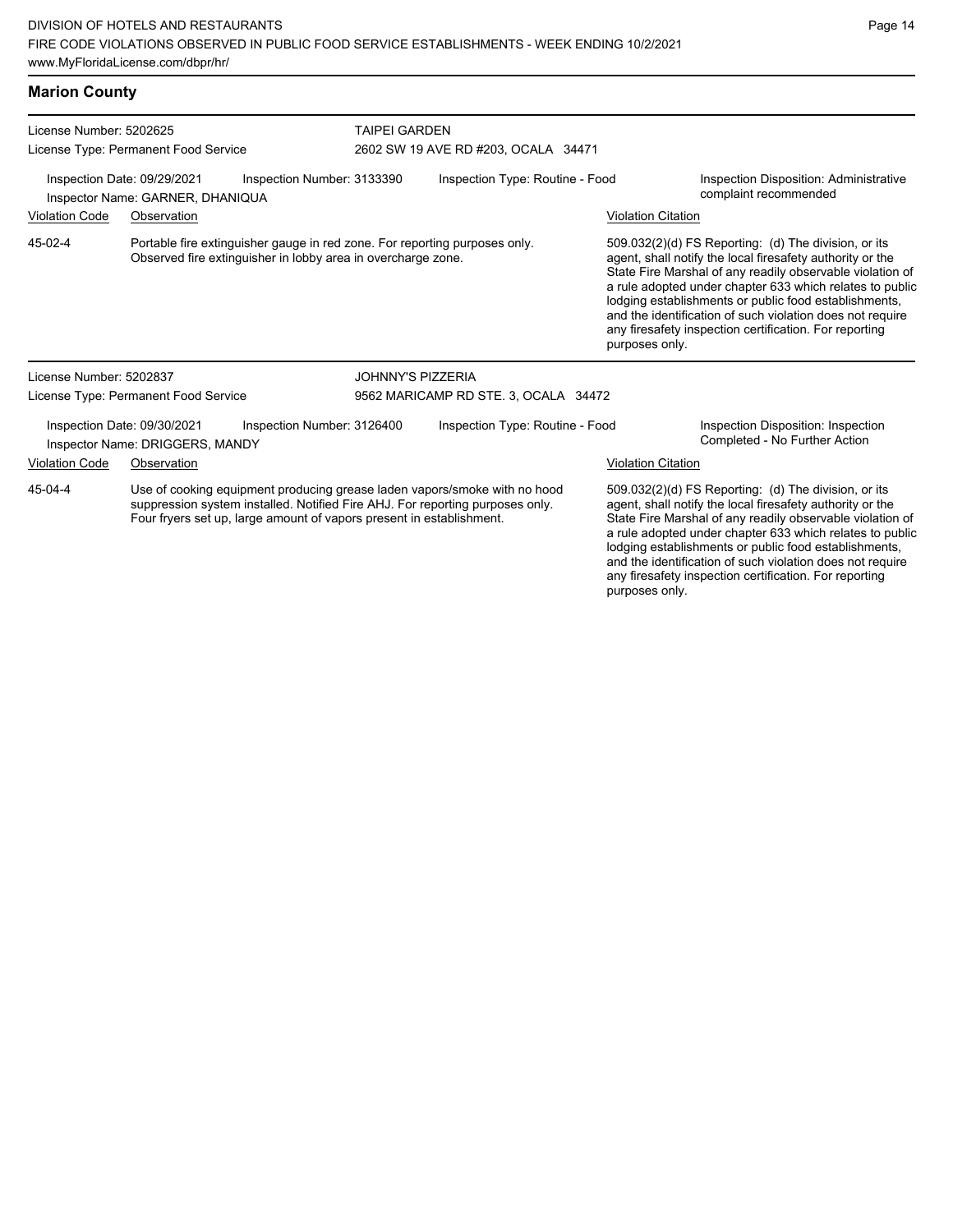# **Orange County**

| License Number: 5806998 |                                                                                                                                                                                                 |                            | <b>SHANNON'S CASUAL CAFE</b>                  |                           |                                                                                                                                                                                                                                                                                                                                                                                                                              |  |  |  |
|-------------------------|-------------------------------------------------------------------------------------------------------------------------------------------------------------------------------------------------|----------------------------|-----------------------------------------------|---------------------------|------------------------------------------------------------------------------------------------------------------------------------------------------------------------------------------------------------------------------------------------------------------------------------------------------------------------------------------------------------------------------------------------------------------------------|--|--|--|
|                         | License Type: Permanent Food Service                                                                                                                                                            |                            | 4401 S ORANGE AVE UNIT 100, ORLANDO 328066946 |                           |                                                                                                                                                                                                                                                                                                                                                                                                                              |  |  |  |
|                         | Inspection Date: 09/28/2021<br>Inspector Name: VAZQUEZ, JULITZA                                                                                                                                 | Inspection Number: 3088305 | Inspection Type: Routine - Food               |                           | Inspection Disposition: Inspection<br>Completed - No Further Action                                                                                                                                                                                                                                                                                                                                                          |  |  |  |
| <b>Violation Code</b>   | Observation                                                                                                                                                                                     |                            |                                               | <b>Violation Citation</b> |                                                                                                                                                                                                                                                                                                                                                                                                                              |  |  |  |
| 46-04-4                 | Exit door locked. For reporting purposes only. **Corrected On-Site**                                                                                                                            |                            |                                               | purposes only.            | $509.032(2)(d)$ FS Reporting: (d) The division, or its<br>agent, shall notify the local firesafety authority or the<br>State Fire Marshal of any readily observable violation of<br>a rule adopted under chapter 633 which relates to public<br>lodging establishments or public food establishments,<br>and the identification of such violation does not require<br>any firesafety inspection certification. For reporting |  |  |  |
| License Number: 5806035 |                                                                                                                                                                                                 |                            | <b>FLYERS WINGS &amp; GRILL</b>               |                           |                                                                                                                                                                                                                                                                                                                                                                                                                              |  |  |  |
|                         | License Type: Permanent Food Service                                                                                                                                                            |                            | 5621 W COLONIAL DR, ORLANDO 32808             |                           |                                                                                                                                                                                                                                                                                                                                                                                                                              |  |  |  |
|                         | Inspection Date: 09/29/2021<br>Inspector Name: GREENE, MARVIN                                                                                                                                   | Inspection Number: 3160701 | Inspection Type: Complaint Full               |                           | Inspection Disposition: Inspection<br>Completed - No Further Action                                                                                                                                                                                                                                                                                                                                                          |  |  |  |
| <b>Violation Code</b>   | Observation                                                                                                                                                                                     |                            |                                               | <b>Violation Citation</b> |                                                                                                                                                                                                                                                                                                                                                                                                                              |  |  |  |
| 46-01-4                 | Marked exit/path to marked exit blocked. For reporting purposes only.<br>Back door in dining room.                                                                                              |                            |                                               | purposes only.            | 509.032(2)(d) FS Reporting: (d) The division, or its<br>agent, shall notify the local firesafety authority or the<br>State Fire Marshal of any readily observable violation of<br>a rule adopted under chapter 633 which relates to public<br>lodging establishments or public food establishments,<br>and the identification of such violation does not require<br>any firesafety inspection certification. For reporting   |  |  |  |
| License Number: 5815020 |                                                                                                                                                                                                 |                            | EL REY BAR & LOUNGE                           |                           |                                                                                                                                                                                                                                                                                                                                                                                                                              |  |  |  |
|                         | License Type: Permanent Food Service                                                                                                                                                            |                            | 2300 W OAKRIDGE RD, ORLANDO 32809             |                           |                                                                                                                                                                                                                                                                                                                                                                                                                              |  |  |  |
|                         | Inspection Date: 09/29/2021<br>Inspector Name: PASIECKI, VICTORIA                                                                                                                               | Inspection Number: 3104356 | Inspection Type: Routine - Food               |                           | Inspection Disposition: Call Back -<br>Extension given, pending                                                                                                                                                                                                                                                                                                                                                              |  |  |  |
| <b>Violation Code</b>   | Observation                                                                                                                                                                                     |                            |                                               | <b>Violation Citation</b> |                                                                                                                                                                                                                                                                                                                                                                                                                              |  |  |  |
| 46-01-4                 | - From initial inspection : Marked exit/path to marked exit blocked. For reporting<br>purposes only.<br>Tables blocking rear exit - From follow-up inspection 2021-09-29: ** Time<br>Extended** |                            |                                               | purposes only.            | 509.032(2)(d) FS Reporting: (d) The division, or its<br>agent, shall notify the local firesafety authority or the<br>State Fire Marshal of any readily observable violation of<br>a rule adopted under chapter 633 which relates to public<br>lodging establishments or public food establishments,<br>and the identification of such violation does not require<br>any firesafety inspection certification. For reporting   |  |  |  |
| License Number: 5814288 |                                                                                                                                                                                                 |                            | TOWNEPLACE SUITES BY MARRIOTT                 |                           |                                                                                                                                                                                                                                                                                                                                                                                                                              |  |  |  |
|                         | License Type: Permanent Food Service                                                                                                                                                            |                            | 10731 INTERNATIONAL DR, ORLANDO 32821         |                           |                                                                                                                                                                                                                                                                                                                                                                                                                              |  |  |  |
|                         | Inspection Date: 09/30/2021<br>Inspector Name: NIEVES, RAFAEL                                                                                                                                   | Inspection Number: 3115801 | Inspection Type: Routine - Food               |                           | Inspection Disposition: Inspection<br>Completed - No Further Action                                                                                                                                                                                                                                                                                                                                                          |  |  |  |
| Violation Code          | Observation                                                                                                                                                                                     |                            |                                               | <b>Violation Citation</b> |                                                                                                                                                                                                                                                                                                                                                                                                                              |  |  |  |
| 48-04-4                 | Propane tank (larger than 2.7 lb. water capacity/1 lb. gas capacity) located inside<br>of the building. For reporting purposes only.<br>Observed in kitchen preparation area.                   |                            |                                               | purposes only.            | 509.032(2)(d) FS Reporting: (d) The division, or its<br>agent, shall notify the local firesafety authority or the<br>State Fire Marshal of any readily observable violation of<br>a rule adopted under chapter 633 which relates to public<br>lodging establishments or public food establishments,<br>and the identification of such violation does not require<br>any firesafety inspection certification. For reporting   |  |  |  |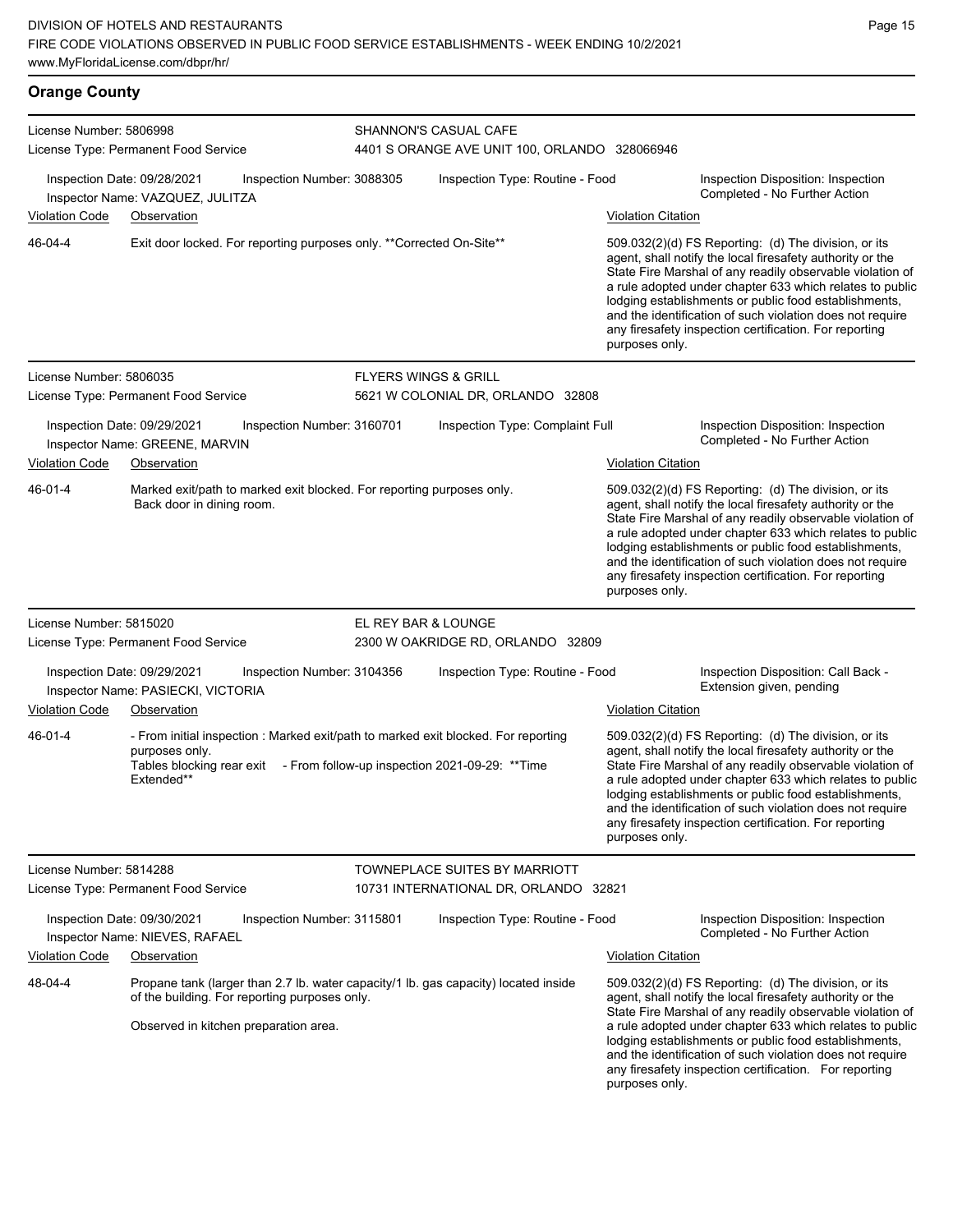## **Orange County**

| License Number: 5809399     | License Type: Permanent Food Service                                                                  |                            | SUBWAY #18657<br>13212 E COLONIAL DR, ORLANDO 32826 |                           |                                                                                                                                                                                                                                                                                                                                                                                                                            |  |
|-----------------------------|-------------------------------------------------------------------------------------------------------|----------------------------|-----------------------------------------------------|---------------------------|----------------------------------------------------------------------------------------------------------------------------------------------------------------------------------------------------------------------------------------------------------------------------------------------------------------------------------------------------------------------------------------------------------------------------|--|
| Inspection Date: 09/29/2021 | Inspector Name: VAZQUEZ, JULITZA                                                                      | Inspection Number: 3131235 | Inspection Type: Routine - Food                     |                           | Inspection Disposition: Warning<br>Issued                                                                                                                                                                                                                                                                                                                                                                                  |  |
| <b>Violation Code</b>       | Observation                                                                                           |                            |                                                     | <b>Violation Citation</b> |                                                                                                                                                                                                                                                                                                                                                                                                                            |  |
| 46-01-4                     | Marked exit/path to marked exit blocked. For reporting purposes only Boxes<br>blocking the exit path. |                            |                                                     | purposes only.            | 509.032(2)(d) FS Reporting: (d) The division, or its<br>agent, shall notify the local firesafety authority or the<br>State Fire Marshal of any readily observable violation of<br>a rule adopted under chapter 633 which relates to public<br>lodging establishments or public food establishments,<br>and the identification of such violation does not require<br>any firesafety inspection certification. For reporting |  |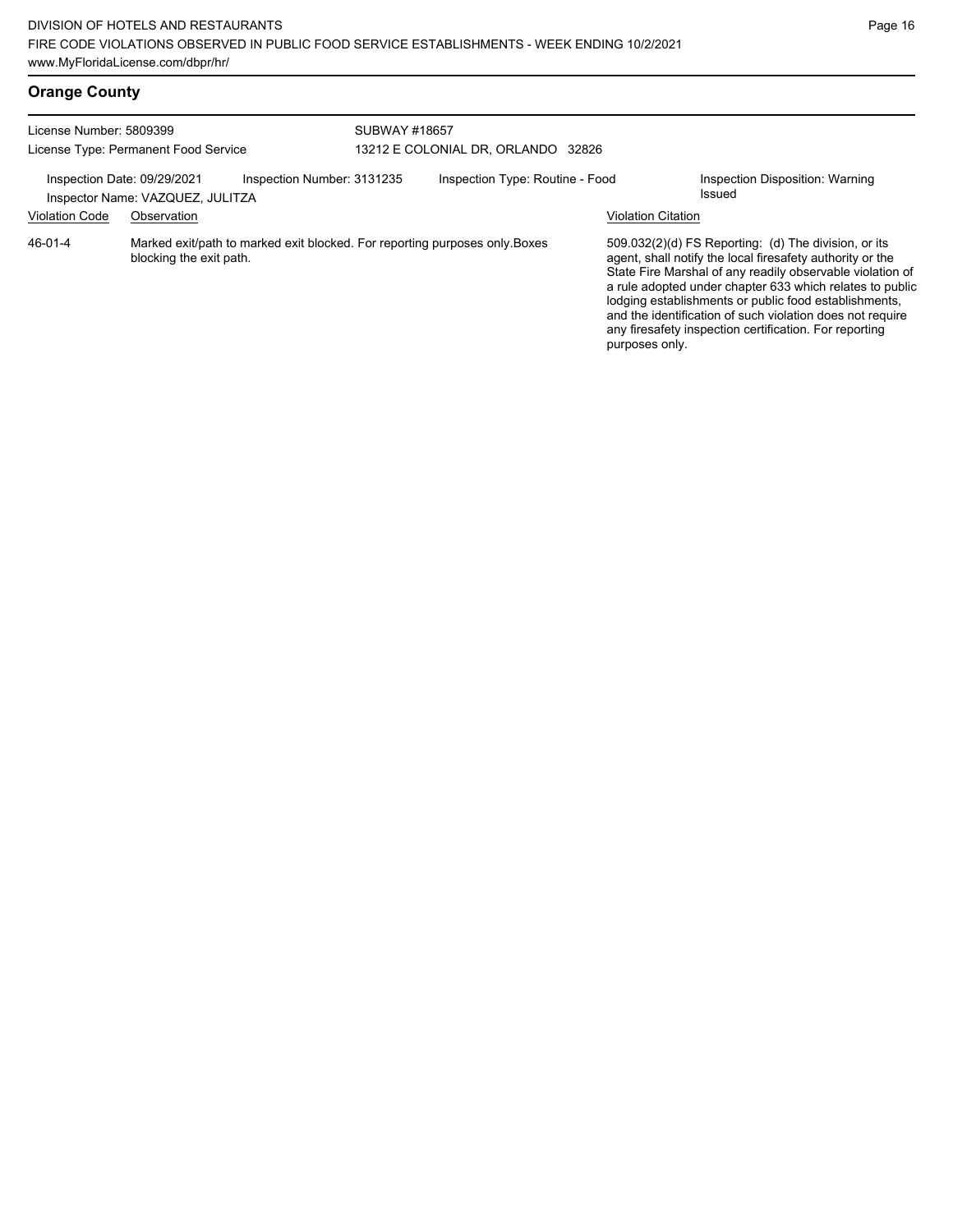posted in the boiler room. For reporting purposes only.

| <b>Osceola County</b>                                                                                                                                                                               |                              |                                                                              |  |                                                                                          |                                           |                                                                                                                                                                                                                                                                                                                                                                                                                                               |
|-----------------------------------------------------------------------------------------------------------------------------------------------------------------------------------------------------|------------------------------|------------------------------------------------------------------------------|--|------------------------------------------------------------------------------------------|-------------------------------------------|-----------------------------------------------------------------------------------------------------------------------------------------------------------------------------------------------------------------------------------------------------------------------------------------------------------------------------------------------------------------------------------------------------------------------------------------------|
| License Number: 5911668<br>License Type: Permanent Food Service<br>Inspection Number: 3130373<br>Inspection Date: 09/27/2021<br>Inspector Name: IRVEN, RYAN<br><b>Violation Code</b><br>Observation |                              | GRAND HOTEL KISSIMMEE - BREAKFAST<br>3104 PARKWAY BOULEVARD, KISSIMMEE 34747 |  |                                                                                          |                                           |                                                                                                                                                                                                                                                                                                                                                                                                                                               |
|                                                                                                                                                                                                     |                              | Inspection Type: Routine - Food<br><b>Violation Citation</b>                 |  |                                                                                          | Inspection Disposition: Warning<br>Issued |                                                                                                                                                                                                                                                                                                                                                                                                                                               |
| 48-01-5                                                                                                                                                                                             | For reporting purposes only. |                                                                              |  | No current insurance inspector boiler report or boiler certificate available for boiler. |                                           | 61C-1.004(10) FAC Reporting: (10) Heating and<br>ventilation - The heating and ventilation system shall be<br>kept in good repair or be installed to maintain a<br>minimum of 68 degrees Fahrenheit throughout the<br>building. The insurance inspectors boiler report is<br>required annually for power boilers and high<br>pressure/high temperature boilers and biannually for low<br>pressure steam or vapor heating boilers and shall be |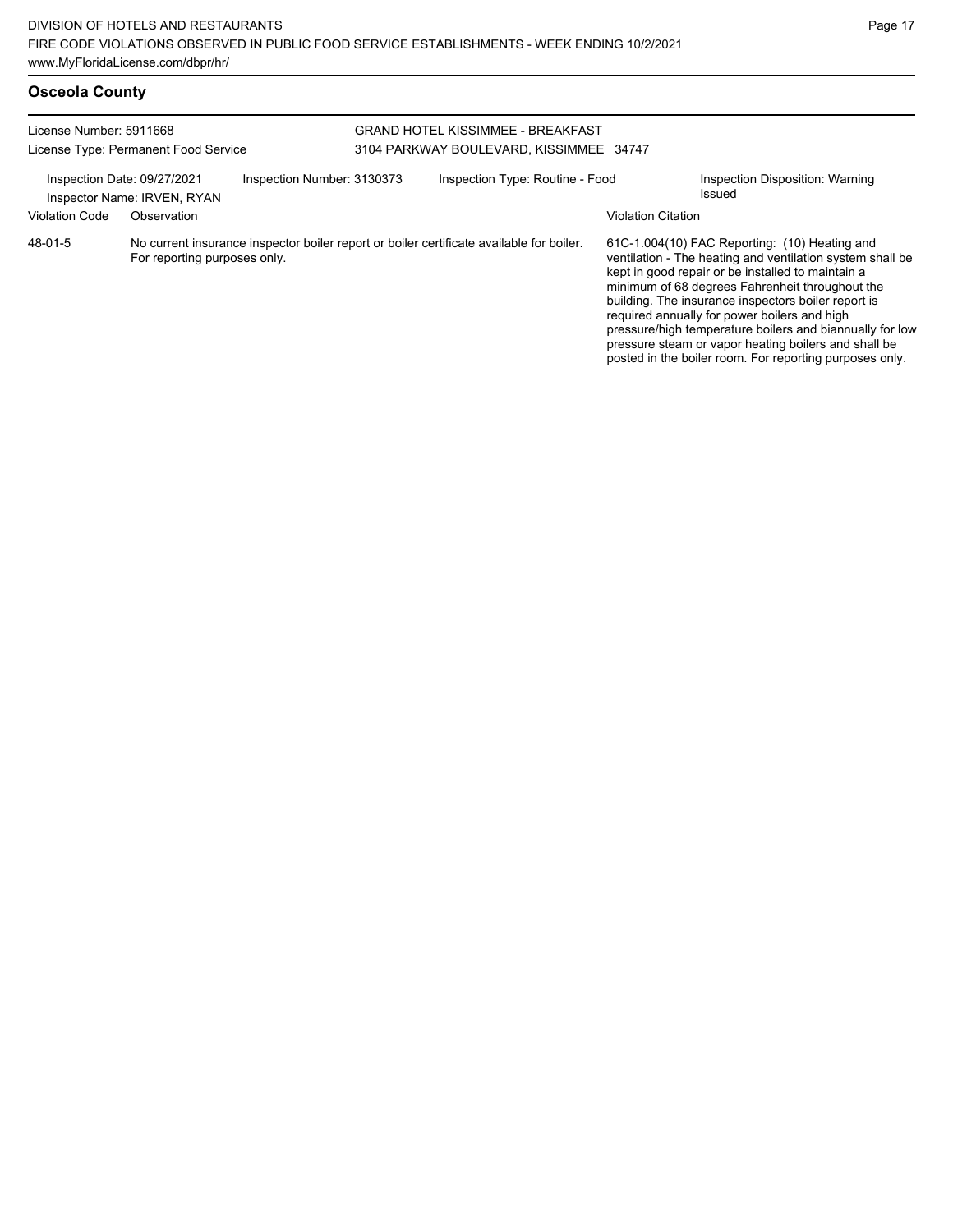## **Palm Beach County**

| License Number: 6009517 |                                                                                                                                                                                                                                                                         |                            | <b>ISLANDER GRILL &amp; TIKI BAR</b>                      |                           |                                                                                                                                                                                                                                                                                                                                                                                                                                                                                                          |  |  |  |
|-------------------------|-------------------------------------------------------------------------------------------------------------------------------------------------------------------------------------------------------------------------------------------------------------------------|----------------------------|-----------------------------------------------------------|---------------------------|----------------------------------------------------------------------------------------------------------------------------------------------------------------------------------------------------------------------------------------------------------------------------------------------------------------------------------------------------------------------------------------------------------------------------------------------------------------------------------------------------------|--|--|--|
|                         | License Type: Permanent Food Service                                                                                                                                                                                                                                    |                            | 181 OCEAN AVE, PALM BEACH SHORES 33404                    |                           |                                                                                                                                                                                                                                                                                                                                                                                                                                                                                                          |  |  |  |
|                         | Inspection Date: 09/27/2021<br>Inspector Name: MCCARTHY, RAMONA                                                                                                                                                                                                         | Inspection Number: 3100743 | Inspection Type: Routine - Food                           |                           | Inspection Disposition: Administrative<br>complaint recommended                                                                                                                                                                                                                                                                                                                                                                                                                                          |  |  |  |
| Violation Code          | Observation                                                                                                                                                                                                                                                             |                            |                                                           | <b>Violation Citation</b> |                                                                                                                                                                                                                                                                                                                                                                                                                                                                                                          |  |  |  |
| 48-01-5                 | No current insurance inspector boiler report or boiler certificate available for boiler.<br>For reporting purposes only.                                                                                                                                                |                            |                                                           |                           | 61C-1.004(10) FAC Reporting: (10) Heating and<br>ventilation - The heating and ventilation system shall be<br>kept in good repair or be installed to maintain a<br>minimum of 68 degrees Fahrenheit throughout the<br>building. The insurance inspectors boiler report is<br>required annually for power boilers and high<br>pressure/high temperature boilers and biannually for low<br>pressure steam or vapor heating boilers and shall be<br>posted in the boiler room. For reporting purposes only. |  |  |  |
| License Number: 6021671 |                                                                                                                                                                                                                                                                         |                            | DJS BACKYARD SMOKIN&GRILL CATERING                        |                           |                                                                                                                                                                                                                                                                                                                                                                                                                                                                                                          |  |  |  |
|                         | License Type: Permanent Food Service                                                                                                                                                                                                                                    |                            | 5209 BROADWAY, WEST PALM BEACH 33407                      |                           |                                                                                                                                                                                                                                                                                                                                                                                                                                                                                                          |  |  |  |
|                         | Inspection Date: 09/29/2021<br>Inspector Name: MCCARTHY, RAMONA                                                                                                                                                                                                         | Inspection Number: 3109621 | Inspection Type: Routine - Food                           |                           | Inspection Disposition: Administrative<br>complaint recommended                                                                                                                                                                                                                                                                                                                                                                                                                                          |  |  |  |
| <b>Violation Code</b>   | Observation                                                                                                                                                                                                                                                             |                            |                                                           | <b>Violation Citation</b> |                                                                                                                                                                                                                                                                                                                                                                                                                                                                                                          |  |  |  |
| 45-04-4                 | Use of cooking equipment producing grease laden vapors/smoke with no hood<br>suppression system installed. Notified Fire AHJ. For reporting purposes only.<br>Observed a two basket deep fryer on top of prep table in the indoor kitchen.                              |                            |                                                           | purposes only.            | 509.032(2)(d) FS Reporting: (d) The division, or its<br>agent, shall notify the local firesafety authority or the<br>State Fire Marshal of any readily observable violation of<br>a rule adopted under chapter 633 which relates to public<br>lodging establishments or public food establishments,<br>and the identification of such violation does not require<br>any firesafety inspection certification. For reporting                                                                               |  |  |  |
| 45-04-4                 | - From initial inspection : Use of cooking equipment producing grease laden<br>vapors/smoke with no hood suppression system installed. Notified Fire AHJ. For<br>reporting purposes only.<br>Observed a two basket deep fryer on top of prep table in the indoor kitche |                            |                                                           | purposes only.            | 509.032(2)(d) FS Reporting: (d) The division, or its<br>agent, shall notify the local firesafety authority or the<br>State Fire Marshal of any readily observable violation of<br>a rule adopted under chapter 633 which relates to public<br>lodging establishments or public food establishments,<br>and the identification of such violation does not require<br>any firesafety inspection certification. For reporting                                                                               |  |  |  |
| License Number: 6021942 |                                                                                                                                                                                                                                                                         |                            | <b>MALLORCA AT LA POSADA</b>                              |                           |                                                                                                                                                                                                                                                                                                                                                                                                                                                                                                          |  |  |  |
|                         | License Type: Permanent Food Service                                                                                                                                                                                                                                    |                            | 11980 SAN CRISTOBAL GARDENS AVE, PALM BEACH GARDENS 33410 |                           |                                                                                                                                                                                                                                                                                                                                                                                                                                                                                                          |  |  |  |
|                         | Inspection Date: 09/29/2021<br>Inspector Name: GOLDMAN, BARRY                                                                                                                                                                                                           | Inspection Number: 3090911 | Inspection Type: Routine - Food                           |                           | Inspection Disposition: Inspection<br>Completed - No Further Action                                                                                                                                                                                                                                                                                                                                                                                                                                      |  |  |  |
| Violation Code          | Observation                                                                                                                                                                                                                                                             |                            |                                                           | <b>Violation Citation</b> |                                                                                                                                                                                                                                                                                                                                                                                                                                                                                                          |  |  |  |
| 48-01-5                 | No current insurance inspector boiler report or boiler certificate available for boiler.<br>For reporting purposes only. J# 134527-09/10/2021                                                                                                                           |                            |                                                           |                           | 61C-1.004(10) FAC Reporting: (10) Heating and<br>ventilation - The heating and ventilation system shall be<br>kept in good repair or be installed to maintain a<br>minimum of 68 degrees Fahrenheit throughout the<br>building. The insurance inspectors boiler report is<br>required annually for power boilers and high<br>pressure/high temperature boilers and biannually for low<br>pressure steam or vapor heating boilers and shall be<br>posted in the boiler room. For reporting purposes only. |  |  |  |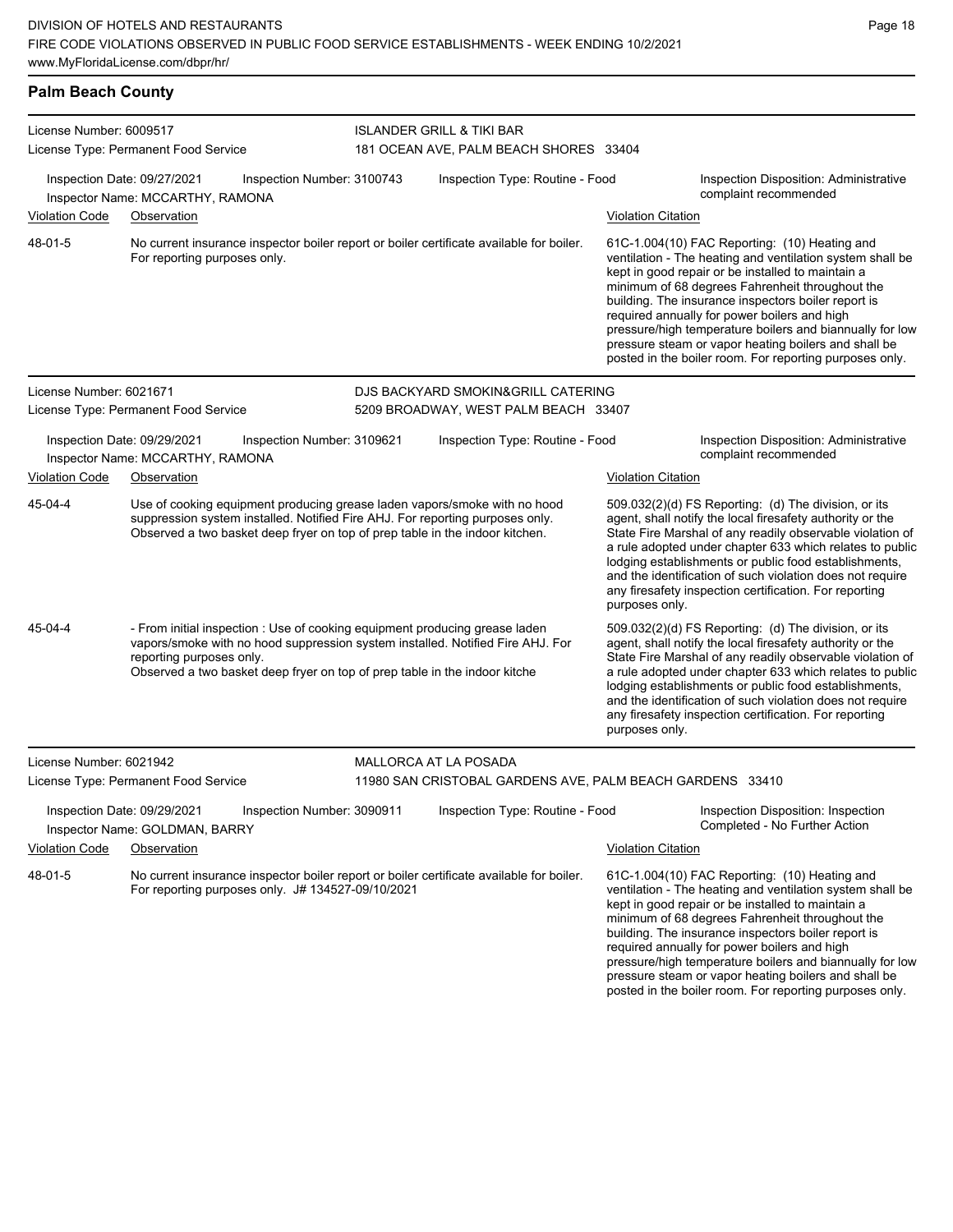| License Number: 6020194                                                                        |                                                                                                                                                                                                                                  | <b>EATHAI</b> |                                            |                                                                                                                                                                                                                                                                                                                                                                                                                                                |                                                                                                                                                                                                                                                                                                                                                                                                                            |  |
|------------------------------------------------------------------------------------------------|----------------------------------------------------------------------------------------------------------------------------------------------------------------------------------------------------------------------------------|---------------|--------------------------------------------|------------------------------------------------------------------------------------------------------------------------------------------------------------------------------------------------------------------------------------------------------------------------------------------------------------------------------------------------------------------------------------------------------------------------------------------------|----------------------------------------------------------------------------------------------------------------------------------------------------------------------------------------------------------------------------------------------------------------------------------------------------------------------------------------------------------------------------------------------------------------------------|--|
|                                                                                                | License Type: Permanent Food Service                                                                                                                                                                                             |               | 1832 S FEDERAL HIGHWAY, DELRAY BEACH 33483 |                                                                                                                                                                                                                                                                                                                                                                                                                                                |                                                                                                                                                                                                                                                                                                                                                                                                                            |  |
| Inspection Date: 09/28/2021<br>Inspection Number: 3143689<br>Inspector Name: GOODWIN, NICHOLAS |                                                                                                                                                                                                                                  |               | Inspection Type: Routine - Food            |                                                                                                                                                                                                                                                                                                                                                                                                                                                | Inspection Disposition: Call Back -<br>Complied                                                                                                                                                                                                                                                                                                                                                                            |  |
| <b>Violation Code</b>                                                                          | Observation                                                                                                                                                                                                                      |               |                                            | <b>Violation Citation</b>                                                                                                                                                                                                                                                                                                                                                                                                                      |                                                                                                                                                                                                                                                                                                                                                                                                                            |  |
| 47-02-4                                                                                        | - From initial inspection : Observed scorch marks around electrical outlet. For<br>reporting purposes only. Located at outlet next to triple sink - From follow-up<br>inspection 2021-09-28: Next unannounced ** Time Extended** |               |                                            | $509.032(2)(d)$ FS Reporting: (d) The division, or its<br>agent, shall notify the local firesafety authority or the<br>State Fire Marshal of any readily observable violation of<br>a rule adopted under chapter 633 which relates to public<br>lodging establishments or public food establishments,<br>and the identification of such violation does not require<br>any firesafety inspection certification. For reporting<br>purposes only. |                                                                                                                                                                                                                                                                                                                                                                                                                            |  |
| 47-02-4                                                                                        | Observed scorch marks around electrical outlet. For reporting purposes only.<br>Located at outlet next to triple sink                                                                                                            |               |                                            | purposes only.                                                                                                                                                                                                                                                                                                                                                                                                                                 | 509.032(2)(d) FS Reporting: (d) The division, or its<br>agent, shall notify the local firesafety authority or the<br>State Fire Marshal of any readily observable violation of<br>a rule adopted under chapter 633 which relates to public<br>lodging establishments or public food establishments,<br>and the identification of such violation does not require<br>any firesafety inspection certification. For reporting |  |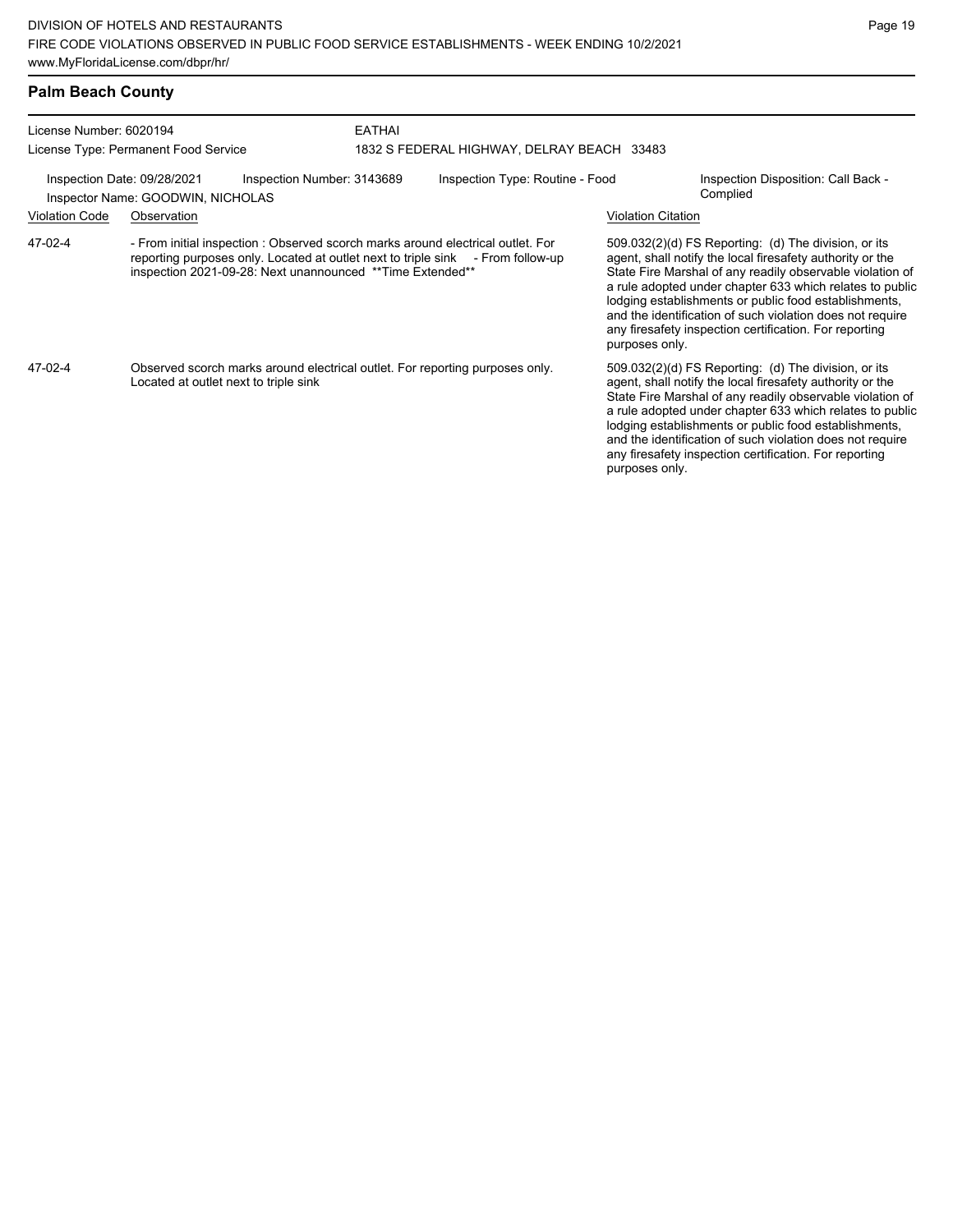| <b>Pinellas County</b>                                                                                                                           |                                                                 |                                                                                                                                                                              |                                                                              |                           |                                                                                                                                                                                                                                                                                                                                                                                                                                                                                                          |
|--------------------------------------------------------------------------------------------------------------------------------------------------|-----------------------------------------------------------------|------------------------------------------------------------------------------------------------------------------------------------------------------------------------------|------------------------------------------------------------------------------|---------------------------|----------------------------------------------------------------------------------------------------------------------------------------------------------------------------------------------------------------------------------------------------------------------------------------------------------------------------------------------------------------------------------------------------------------------------------------------------------------------------------------------------------|
| License Number: 6211181                                                                                                                          | License Type: Permanent Food Service                            |                                                                                                                                                                              | WATER COLOUR STEAK HOUSE AND GRILL<br>1201 GULF BLVD, CLEARWATER BEACH 33767 |                           |                                                                                                                                                                                                                                                                                                                                                                                                                                                                                                          |
|                                                                                                                                                  | Inspection Date: 10/01/2021<br>Inspector Name: KOUSTIS, TIMOTHY | Inspection Number: 3109043                                                                                                                                                   | Inspection Type: Routine - Food                                              |                           | Inspection Disposition: Warning<br>Issued                                                                                                                                                                                                                                                                                                                                                                                                                                                                |
| <b>Violation Code</b>                                                                                                                            | Observation                                                     |                                                                                                                                                                              |                                                                              | <b>Violation Citation</b> |                                                                                                                                                                                                                                                                                                                                                                                                                                                                                                          |
| 48-01-5                                                                                                                                          | **Repeat Violation**                                            | No current insurance inspector boiler report or boiler certificate available for boiler.<br>For reporting purposes only. FL134097, FL134099, FL134100 all expired 9/12/2020. |                                                                              |                           | 61C-1.004(10) FAC Reporting: (10) Heating and<br>ventilation - The heating and ventilation system shall be<br>kept in good repair or be installed to maintain a<br>minimum of 68 degrees Fahrenheit throughout the<br>building. The insurance inspectors boiler report is<br>required annually for power boilers and high<br>pressure/high temperature boilers and biannually for low<br>pressure steam or vapor heating boilers and shall be<br>posted in the boiler room. For reporting purposes only. |
| License Number: 6208560                                                                                                                          |                                                                 | BURGER KING #4010                                                                                                                                                            |                                                                              |                           |                                                                                                                                                                                                                                                                                                                                                                                                                                                                                                          |
|                                                                                                                                                  | License Type: Permanent Food Service                            |                                                                                                                                                                              | 32375 US HWY 19 N, PALM HARBOR 34684                                         |                           |                                                                                                                                                                                                                                                                                                                                                                                                                                                                                                          |
|                                                                                                                                                  | Inspection Date: 09/29/2021<br>Inspector Name: ANDREE, GLEN     | Inspection Number: 3161083                                                                                                                                                   | Inspection Type: Complaint Full                                              |                           | Inspection Disposition: Inspection<br>Completed - No Further Action                                                                                                                                                                                                                                                                                                                                                                                                                                      |
| <b>Violation Code</b>                                                                                                                            | Observation                                                     |                                                                                                                                                                              |                                                                              | <b>Violation Citation</b> |                                                                                                                                                                                                                                                                                                                                                                                                                                                                                                          |
| 45-02-4<br>Portable fire extinguisher gauge in red zone. For reporting purposes only. Class K<br>type extinguisher near handwash sink in kitchen |                                                                 |                                                                                                                                                                              |                                                                              |                           | 509.032(2)(d) FS Reporting: (d) The division, or its<br>agent, shall notify the local firesafety authority or the<br>State Fire Marshal of any readily observable violation of<br>a rule adopted under chapter 633 which relates to public                                                                                                                                                                                                                                                               |

lodging establishments or public food establishments, and the identification of such violation does not require any firesafety inspection certification. For reporting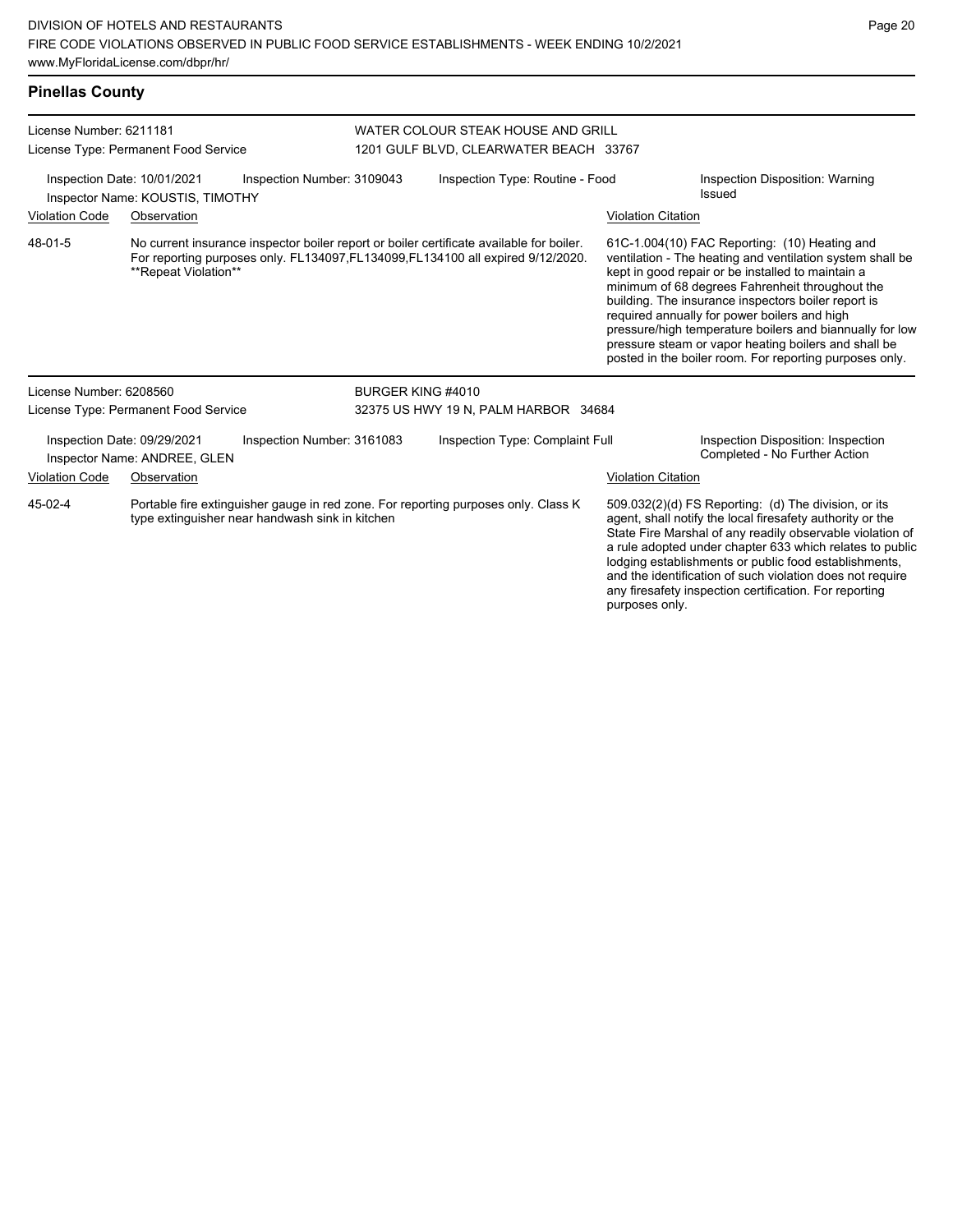## **Polk County**

| License Number: 6308174              |                                      |                                                                               | AZTECA D'ORO                            |                                                                                                                                                                             |                           |                                                                                                                                                                                                                                                                                                                                                                                                                            |  |
|--------------------------------------|--------------------------------------|-------------------------------------------------------------------------------|-----------------------------------------|-----------------------------------------------------------------------------------------------------------------------------------------------------------------------------|---------------------------|----------------------------------------------------------------------------------------------------------------------------------------------------------------------------------------------------------------------------------------------------------------------------------------------------------------------------------------------------------------------------------------------------------------------------|--|
| License Type: Permanent Food Service |                                      |                                                                               | 1235 PARKWAY FRONTAGE N, LAKELAND 33803 |                                                                                                                                                                             |                           |                                                                                                                                                                                                                                                                                                                                                                                                                            |  |
| Inspection Date: 10/01/2021          | Inspector Name: BEAULIEU, STEPHANIE  | Inspection Number: 3097823                                                    |                                         | Inspection Type: Routine - Food                                                                                                                                             |                           | Inspection Disposition: Call Back -<br>Complied                                                                                                                                                                                                                                                                                                                                                                            |  |
| <b>Violation Code</b>                | Observation                          |                                                                               |                                         |                                                                                                                                                                             | <b>Violation Citation</b> |                                                                                                                                                                                                                                                                                                                                                                                                                            |  |
| 45-02-4                              | **Time Extended**                    | - From initial inspection : Portable fire extinguisher gauge in red zone. For |                                         | reporting purposes only. On cook line - From follow-up inspection 2021-10-01:                                                                                               | purposes only.            | 509.032(2)(d) FS Reporting: (d) The division, or its<br>agent, shall notify the local firesafety authority or the<br>State Fire Marshal of any readily observable violation of<br>a rule adopted under chapter 633 which relates to public<br>lodging establishments or public food establishments,<br>and the identification of such violation does not require<br>any firesafety inspection certification. For reporting |  |
| 45-02-4                              | line                                 |                                                                               |                                         | Portable fire extinguisher gauge in red zone. For reporting purposes only. On cook                                                                                          | purposes only.            | 509.032(2)(d) FS Reporting: (d) The division, or its<br>agent, shall notify the local firesafety authority or the<br>State Fire Marshal of any readily observable violation of<br>a rule adopted under chapter 633 which relates to public<br>lodging establishments or public food establishments,<br>and the identification of such violation does not require<br>any firesafety inspection certification. For reporting |  |
| License Number: 6308533              |                                      |                                                                               |                                         | EL AZUCARERO RESTAURANT INC                                                                                                                                                 |                           |                                                                                                                                                                                                                                                                                                                                                                                                                            |  |
|                                      | License Type: Permanent Food Service |                                                                               |                                         | 15 S 10TH ST, HAINES CITY 33844                                                                                                                                             |                           |                                                                                                                                                                                                                                                                                                                                                                                                                            |  |
| Inspection Date: 09/30/2021          | Inspector Name: JACKSON, SHARON      | Inspection Number: 3097714                                                    |                                         | Inspection Type: Routine - Food                                                                                                                                             |                           | Inspection Disposition: Inspection<br>Completed - No Further Action                                                                                                                                                                                                                                                                                                                                                        |  |
| <b>Violation Code</b>                | Observation                          |                                                                               |                                         |                                                                                                                                                                             | <b>Violation Citation</b> |                                                                                                                                                                                                                                                                                                                                                                                                                            |  |
| 48-04-4                              | good shelf.                          |                                                                               |                                         | Propane tank (larger than 2.7 lb. water capacity/1 lb. gas capacity) located inside<br>of the building. For reporting purposes only. In the dry storage area behind the can |                           | 509.032(2)(d) FS Reporting: (d) The division, or its<br>agent, shall notify the local firesafety authority or the<br>State Fire Marshal of any readily observable violation of<br>a rule adopted under chapter 633 which relates to public<br>lodging establishments or public food establishments,<br>and the identification of such violation does not require<br>any firesafety inspection certification. For reporting |  |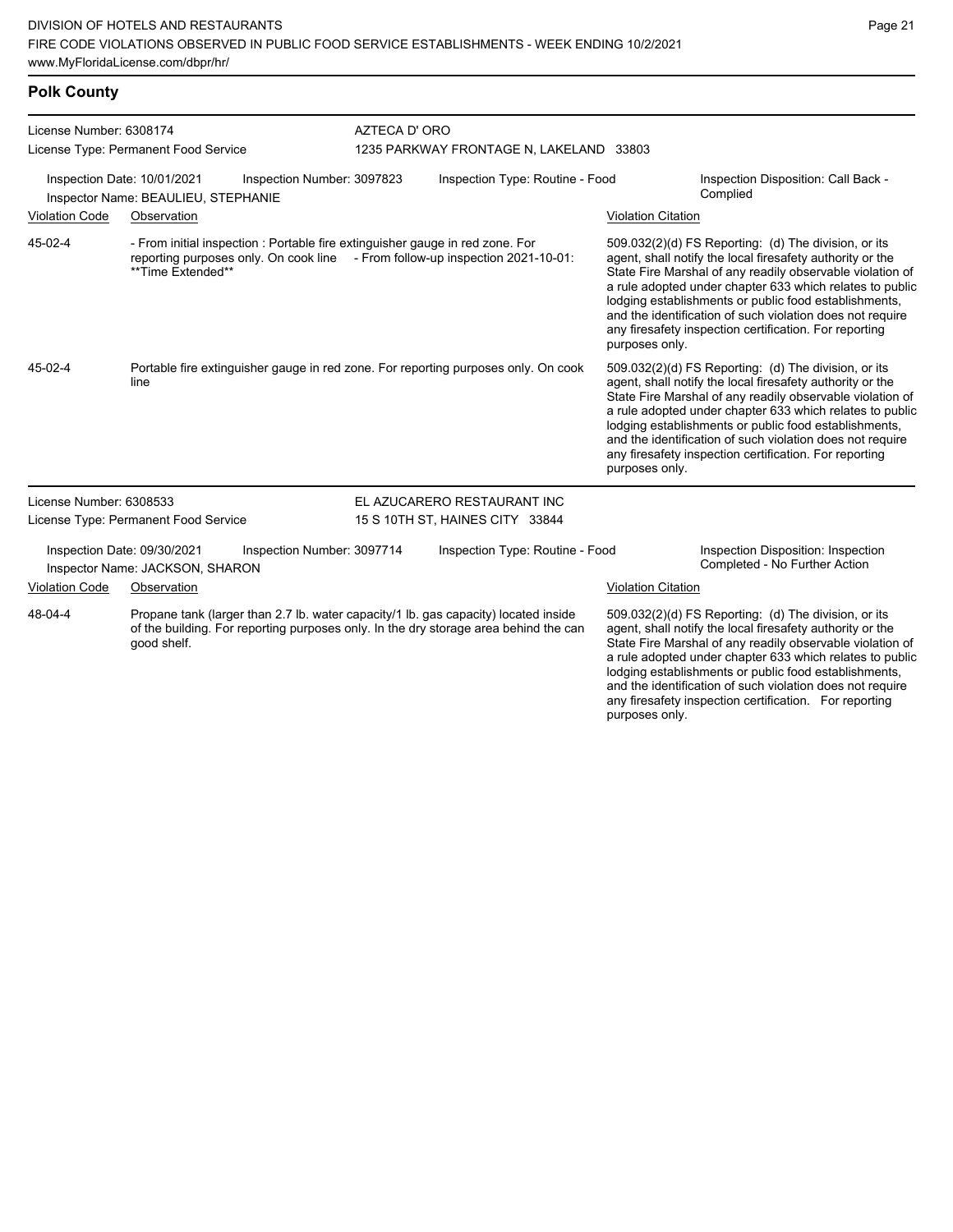| <b>Seminole County</b>                                                                                             |                                                             |                                                                                     |                                         |                                                                                                                                                                                                                                                                                                                                                                                                                                              |                                                                     |                                                                                                                                                                                                                                                                                                                                                                                                                            |  |  |
|--------------------------------------------------------------------------------------------------------------------|-------------------------------------------------------------|-------------------------------------------------------------------------------------|-----------------------------------------|----------------------------------------------------------------------------------------------------------------------------------------------------------------------------------------------------------------------------------------------------------------------------------------------------------------------------------------------------------------------------------------------------------------------------------------------|---------------------------------------------------------------------|----------------------------------------------------------------------------------------------------------------------------------------------------------------------------------------------------------------------------------------------------------------------------------------------------------------------------------------------------------------------------------------------------------------------------|--|--|
| License Number: 6905122                                                                                            |                                                             |                                                                                     |                                         | NOODLES AND COMPANY 9032                                                                                                                                                                                                                                                                                                                                                                                                                     |                                                                     |                                                                                                                                                                                                                                                                                                                                                                                                                            |  |  |
|                                                                                                                    | License Type: Permanent Food Service                        |                                                                                     |                                         | 850 S SUN DR, LAKE MARY 32746                                                                                                                                                                                                                                                                                                                                                                                                                |                                                                     |                                                                                                                                                                                                                                                                                                                                                                                                                            |  |  |
| Inspection Date: 09/28/2021<br>Inspection Number: 3092581<br>Inspector Name: THORNCROFT, ROBERT                    |                                                             |                                                                                     | Inspection Type: Routine - Food         |                                                                                                                                                                                                                                                                                                                                                                                                                                              | Inspection Disposition: Inspection<br>Completed - No Further Action |                                                                                                                                                                                                                                                                                                                                                                                                                            |  |  |
| <b>Violation Code</b>                                                                                              | Observation                                                 |                                                                                     |                                         |                                                                                                                                                                                                                                                                                                                                                                                                                                              | <b>Violation Citation</b>                                           |                                                                                                                                                                                                                                                                                                                                                                                                                            |  |  |
| 45-02-4                                                                                                            | back door                                                   |                                                                                     |                                         | Portable fire extinguisher gauge in red zone. For reporting purposes only. At the                                                                                                                                                                                                                                                                                                                                                            | purposes only.                                                      | 509.032(2)(d) FS Reporting: (d) The division, or its<br>agent, shall notify the local firesafety authority or the<br>State Fire Marshal of any readily observable violation of<br>a rule adopted under chapter 633 which relates to public<br>lodging establishments or public food establishments,<br>and the identification of such violation does not require<br>any firesafety inspection certification. For reporting |  |  |
| License Number: 6905013                                                                                            |                                                             |                                                                                     |                                         | <b>CARRABBA'S ITALIAN GRILL</b>                                                                                                                                                                                                                                                                                                                                                                                                              |                                                                     |                                                                                                                                                                                                                                                                                                                                                                                                                            |  |  |
|                                                                                                                    | License Type: Permanent Food Service                        |                                                                                     | 4675 SAINT JOHNS PARKWAY, SANFORD 32771 |                                                                                                                                                                                                                                                                                                                                                                                                                                              |                                                                     |                                                                                                                                                                                                                                                                                                                                                                                                                            |  |  |
|                                                                                                                    | Inspection Date: 09/27/2021<br>Inspector Name: ANGEL, TERRY | Inspection Number: 3095310                                                          | Inspection Type: Routine - Food         |                                                                                                                                                                                                                                                                                                                                                                                                                                              |                                                                     | Inspection Disposition: Inspection<br>Completed - No Further Action                                                                                                                                                                                                                                                                                                                                                        |  |  |
| <b>Violation Code</b>                                                                                              | Observation                                                 |                                                                                     |                                         |                                                                                                                                                                                                                                                                                                                                                                                                                                              | <b>Violation Citation</b>                                           |                                                                                                                                                                                                                                                                                                                                                                                                                            |  |  |
| 48-04-4<br>of the building. For reporting purposes only. Stored in hot water heater room.<br>**Corrected On-Site** |                                                             | Propane tank (larger than 2.7 lb. water capacity/1 lb. gas capacity) located inside |                                         | 509.032(2)(d) FS Reporting: (d) The division, or its<br>agent, shall notify the local firesafety authority or the<br>State Fire Marshal of any readily observable violation of<br>a rule adopted under chapter 633 which relates to public<br>lodging establishments or public food establishments,<br>and the identification of such violation does not require<br>any firesafety inspection certification. For reporting<br>purposes only. |                                                                     |                                                                                                                                                                                                                                                                                                                                                                                                                            |  |  |

Flammables stored/debris present in hot water heater room. For reporting purposes only. Cloth napkins.

49-03-4

61C-1.004(6) FAC Reporting: (6) Attics, basements, boiler rooms, meter rooms, laundry rooms, and storage rooms shall be kept clean and free of debris and flammables. For reporting purposes only.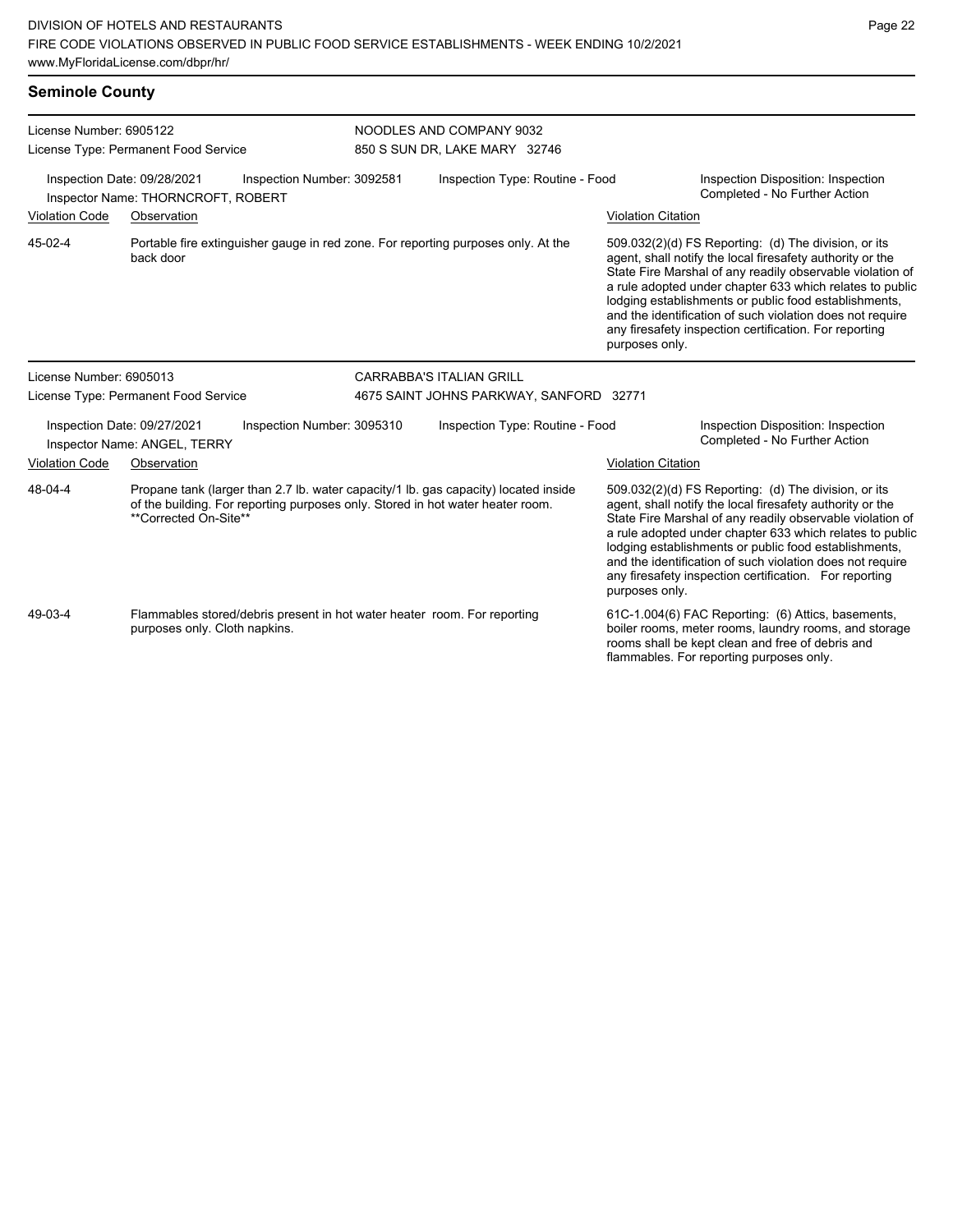# License Number: 6502164 License Type: Permanent Food Service WENDY'S 153 CAPITOL GREEN DR, PONTE VEDRA 32081 Inspection Date: 09/24/2021 Inspection Number: 3159590 Inspection Type: Complaint Full Inspection Disposition: Warning Issued Inspector Name: GOSAI, MATT Violation Code Observation Violation Citation Marked exit/path to marked exit blocked. For reporting purposes only. Rear exit blocked by boxes. \*\*Warning\*\* 46-01-4 License Number: 6501026 License Type: Permanent Food Service SCHMAGEL'S BAGELS 69 HYPOLITA ST, SAINT AUGUSTINE 32084 Inspection Date: 09/27/2021 Inspection Number: 3098235 Inspection Type: Routine - Food Inspection Disposition: Warning Inspector Name: HARTMANN, MICHELLE Violation Code Observation **Violation Citation** Violation Citation Citation Use of cooking equipment producing grease laden vapors/smoke with no hood suppression system installed. Notified Fire AHJ. For reporting purposes only. Establishment uses griddle to fry bacon and make eggs on. 45-04-4

**St. Johns County**

509.032(2)(d) FS Reporting: (d) The division, or its agent, shall notify the local firesafety authority or the State Fire Marshal of any readily observable violation of a rule adopted under chapter 633 which relates to public lodging establishments or public food establishments, and the identification of such violation does not require any firesafety inspection certification. For reporting purposes only.

any firesafety inspection certification. For reporting

purposes only.

509.032(2)(d) FS Reporting: (d) The division, or its agent, shall notify the local firesafety authority or the State Fire Marshal of any readily observable violation of a rule adopted under chapter 633 which relates to public lodging establishments or public food establishments, and the identification of such violation does not require any firesafety inspection certification. For reporting

purposes only.

License Number: 6501914 License Type: Permanent Food Service ANCIENT CITY BRUNCH BAR 210 SAINT GEORGE ST #C, SAINT AUGUSTINE 32084 Inspection Date: 09/28/2021 Inspection Number: 3111741 Inspection Type: Routine - Food Inspection Disposition: Warning<br>Inspection Date: UARTMANN MICUEU E Inspector Name: HARTMANN, MICHELLE Violation Code Observation Violation Citation Use of cooking equipment producing grease laden vapors/smoke with no hood suppression system installed. Notified Fire AHJ. For reporting purposes only. Establishment is using convection oven to fry bacon creating grease laden vapors. 509.032(2)(d) FS Reporting: (d) The division, or its agent, shall notify the local firesafety authority or the State Fire Marshal of any readily observable violation of a rule adopted under chapter 633 which relates to public lodging establishments or public food establishments, and the identification of such violation does not require any firesafety inspection certification. For reporting purposes only. 45-04-4 - From initial inspection : Use of cooking equipment producing grease laden vapors/smoke with no hood suppression system installed. Notified Fire AHJ. For reporting purposes only. Establishment is using convection oven to fry bacon creating grease laden 509.032(2)(d) FS Reporting: (d) The division, or its agent, shall notify the local firesafety authority or the State Fire Marshal of any readily observable violation of a rule adopted under chapter 633 which relates to public lodging establishments or public food establishments, and the identification of such violation does not require 45-04-4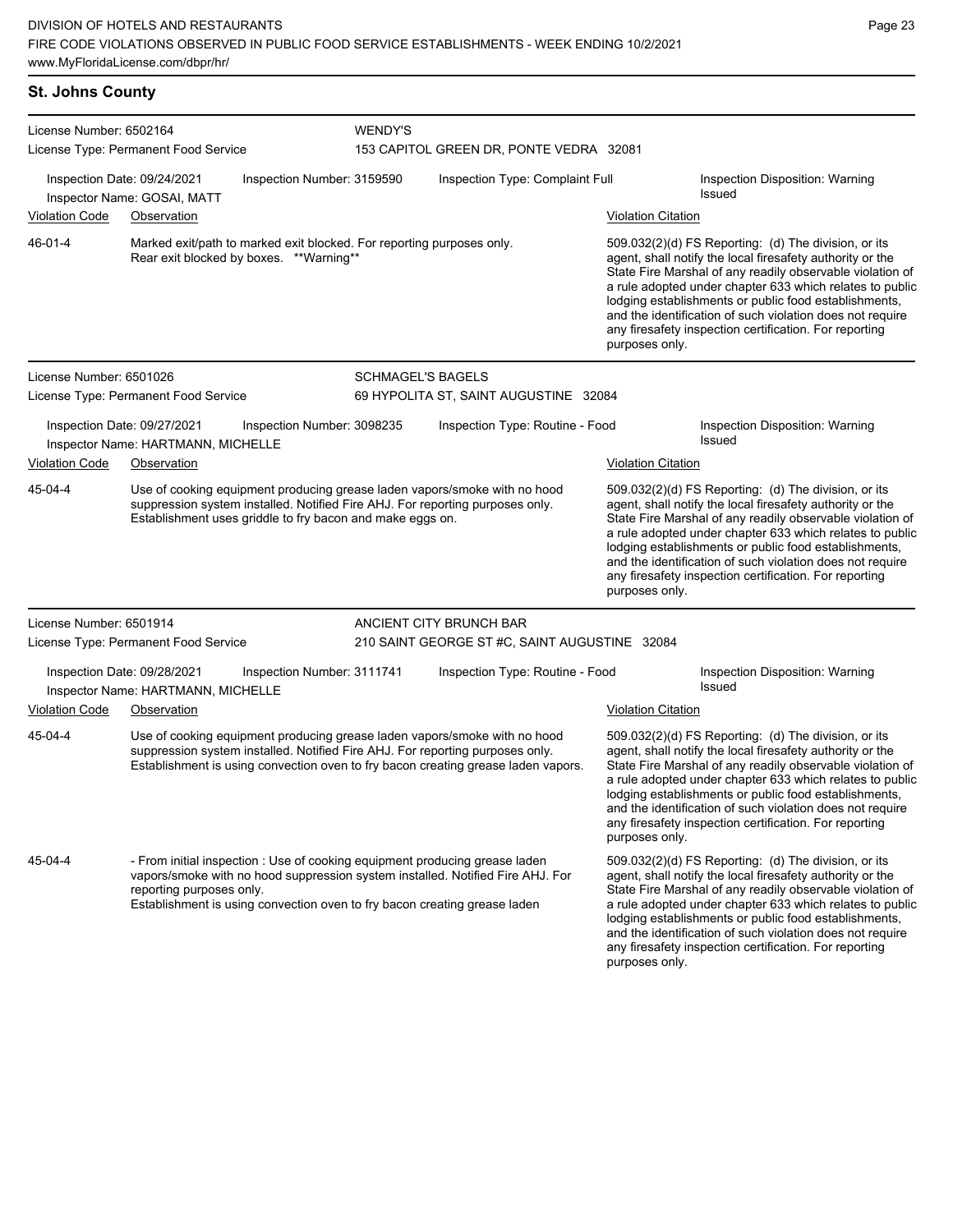## **St. Johns County**

| License Number: 6502287                                                                         |                                                            |                                                                       | <b>GREEN PAPAYA THAI SUSHI CUISINE</b> |                                                                                |                           |                                                                                                                                                                                                                                                                                                                                                                                                                            |  |
|-------------------------------------------------------------------------------------------------|------------------------------------------------------------|-----------------------------------------------------------------------|----------------------------------------|--------------------------------------------------------------------------------|---------------------------|----------------------------------------------------------------------------------------------------------------------------------------------------------------------------------------------------------------------------------------------------------------------------------------------------------------------------------------------------------------------------------------------------------------------------|--|
|                                                                                                 | License Type: Permanent Food Service                       |                                                                       |                                        | 841 S PONCE DE LEON BLVD UNIT 10, SAINT AUGUSTINE 32084                        |                           |                                                                                                                                                                                                                                                                                                                                                                                                                            |  |
| Inspection Date: 09/29/2021<br>Inspection Number: 3115671<br>Inspector Name: HARTMANN, MICHELLE |                                                            |                                                                       |                                        | Inspection Type: Routine - Food                                                |                           | Inspection Disposition: Warning<br>Issued                                                                                                                                                                                                                                                                                                                                                                                  |  |
| <b>Violation Code</b>                                                                           | Observation                                                |                                                                       |                                        |                                                                                | <b>Violation Citation</b> |                                                                                                                                                                                                                                                                                                                                                                                                                            |  |
| 46-01-4                                                                                         | On-Site**                                                  | Marked exit/path to marked exit blocked. For reporting purposes only. |                                        | Back door was blocked by boxes. Person in charge moved boxes. ** Corrected     | purposes only.            | 509.032(2)(d) FS Reporting: (d) The division, or its<br>agent, shall notify the local firesafety authority or the<br>State Fire Marshal of any readily observable violation of<br>a rule adopted under chapter 633 which relates to public<br>lodging establishments or public food establishments,<br>and the identification of such violation does not require<br>any firesafety inspection certification. For reporting |  |
| License Number: 6502361                                                                         |                                                            |                                                                       | <b>BONCHON</b>                         |                                                                                |                           |                                                                                                                                                                                                                                                                                                                                                                                                                            |  |
|                                                                                                 | License Type: Permanent Food Service                       |                                                                       |                                        | 475 DURBIN PAVILION DR UNIT K101, SAINT JOHNS 32259                            |                           |                                                                                                                                                                                                                                                                                                                                                                                                                            |  |
|                                                                                                 | Inspection Date: 09/24/2021<br>Inspector Name: GOSAI, MATT | Inspection Number: 3159599                                            |                                        | Inspection Type: Complaint Full                                                |                           | Inspection Disposition: Warning<br><b>Issued</b>                                                                                                                                                                                                                                                                                                                                                                           |  |
| <b>Violation Code</b>                                                                           | Observation                                                |                                                                       |                                        |                                                                                | <b>Violation Citation</b> |                                                                                                                                                                                                                                                                                                                                                                                                                            |  |
| 46-01-4                                                                                         | Violation**                                                | Marked exit/path to marked exit blocked. For reporting purposes only. |                                        | Rear exit blocked by boxes. Moved by manager. ** Corrected On-Site** ** Repeat | purposes only.            | 509.032(2)(d) FS Reporting: (d) The division, or its<br>agent, shall notify the local firesafety authority or the<br>State Fire Marshal of any readily observable violation of<br>a rule adopted under chapter 633 which relates to public<br>lodging establishments or public food establishments,<br>and the identification of such violation does not require<br>any firesafety inspection certification. For reporting |  |
| License Number: 6502124                                                                         |                                                            |                                                                       |                                        | ONE THIRD ASIAN HOUSE                                                          |                           |                                                                                                                                                                                                                                                                                                                                                                                                                            |  |
|                                                                                                 | License Type: Permanent Food Service                       |                                                                       |                                        | 164 EVEREST LANE # 5, ST. JOHNS 32259                                          |                           |                                                                                                                                                                                                                                                                                                                                                                                                                            |  |
|                                                                                                 | Inspection Date: 09/30/2021<br>Inspector Name: GOSAI, MATT | Inspection Number: 3089838                                            |                                        | Inspection Type: Routine - Food                                                |                           | Inspection Disposition: Inspection<br>Completed - No Further Action                                                                                                                                                                                                                                                                                                                                                        |  |
| <b>Violation Code</b>                                                                           | Observation                                                |                                                                       |                                        |                                                                                | <b>Violation Citation</b> |                                                                                                                                                                                                                                                                                                                                                                                                                            |  |
| 46-01-4                                                                                         | Rear exit blocked. Kitchen.                                | Marked exit/path to marked exit blocked. For reporting purposes only. |                                        |                                                                                | purposes only.            | 509.032(2)(d) FS Reporting: (d) The division, or its<br>agent, shall notify the local firesafety authority or the<br>State Fire Marshal of any readily observable violation of<br>a rule adopted under chapter 633 which relates to public<br>lodging establishments or public food establishments,<br>and the identification of such violation does not require<br>any firesafety inspection certification. For reporting |  |